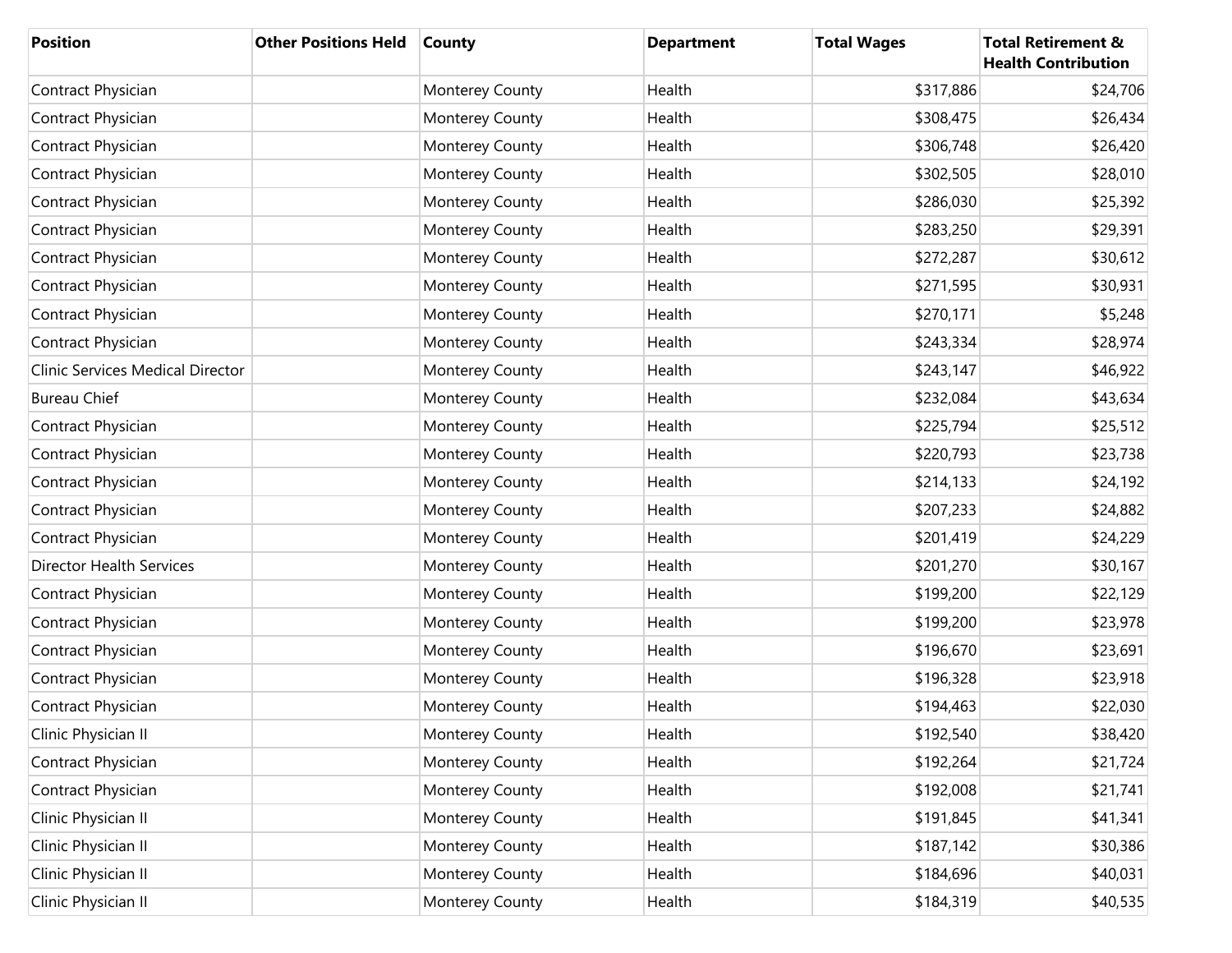| General Internist                               | Monterey County | Health | \$183,042 | \$28,669 |
|-------------------------------------------------|-----------------|--------|-----------|----------|
| Psychiatrist                                    | Monterey County | Health | \$182,949 | \$28,566 |
| Contract Physician                              | Monterey County | Health | \$182,409 | \$20,602 |
| Psychiatrist                                    | Monterey County | Health | \$182,149 | \$28,566 |
| Psychiatrist                                    | Monterey County | Health | \$181,780 | \$28,935 |
| <b>Bureau Chief</b>                             | Monterey County | Health | \$181,107 | \$35,386 |
| Contract Physician                              | Monterey County | Health | \$178,869 | \$12,773 |
| Clinic Physician II                             | Monterey County | Health | \$168,963 | \$38,724 |
| <b>Bureau Chief</b>                             | Monterey County | Health | \$167,498 | \$26,259 |
| Contract Physician                              | Monterey County | Health | \$160,641 | \$18,141 |
| General Internist                               | Monterey County | Health | \$159,418 | \$37,374 |
| General Internist                               | Monterey County | Health | \$159,152 | \$34,696 |
| <b>Bureau Chief</b>                             | Monterey County | Health | \$158,082 | \$27,563 |
| <b>Nurse Practitioner III</b>                   | Monterey County | Health | \$146,448 | \$34,281 |
| <b>Nurse Practitioner III</b>                   | Monterey County | Health | \$144,164 | \$32,876 |
| <b>Nurse Practitioner III</b>                   | Monterey County | Health | \$142,128 | \$33,372 |
| Deputy Director Behavioral<br>Health            | Monterey County | Health | \$141,761 | \$35,455 |
| <b>Bureau Chief</b>                             | Monterey County | Health | \$139,372 | \$34,706 |
| Assistant Bureau Chief                          | Monterey County | Health | \$138,116 | \$22,886 |
| <b>Bureau Chief</b>                             | Monterey County | Health | \$134,127 | \$22,550 |
| Physician Assistant II                          | Monterey County | Health | \$128,591 | \$23,678 |
| Public Health Program<br>Manager II             | Monterey County | Health | \$127,418 | \$21,555 |
| Environmental Health Program<br>Manager         | Monterey County | Health | \$127,398 | \$21,163 |
| Public Health Program<br>Manager II             | Monterey County | Health | \$126,056 | \$29,747 |
| <b>Nurse Practitioner III</b>                   | Monterey County | Health | \$125,079 | \$14,986 |
| <b>Nurse Practitioner II</b>                    | Monterey County | Health | \$124,335 | \$34,513 |
| <b>Behavioral Health Services</b><br>Manager II | Monterey County | Health | \$123,515 | \$29,355 |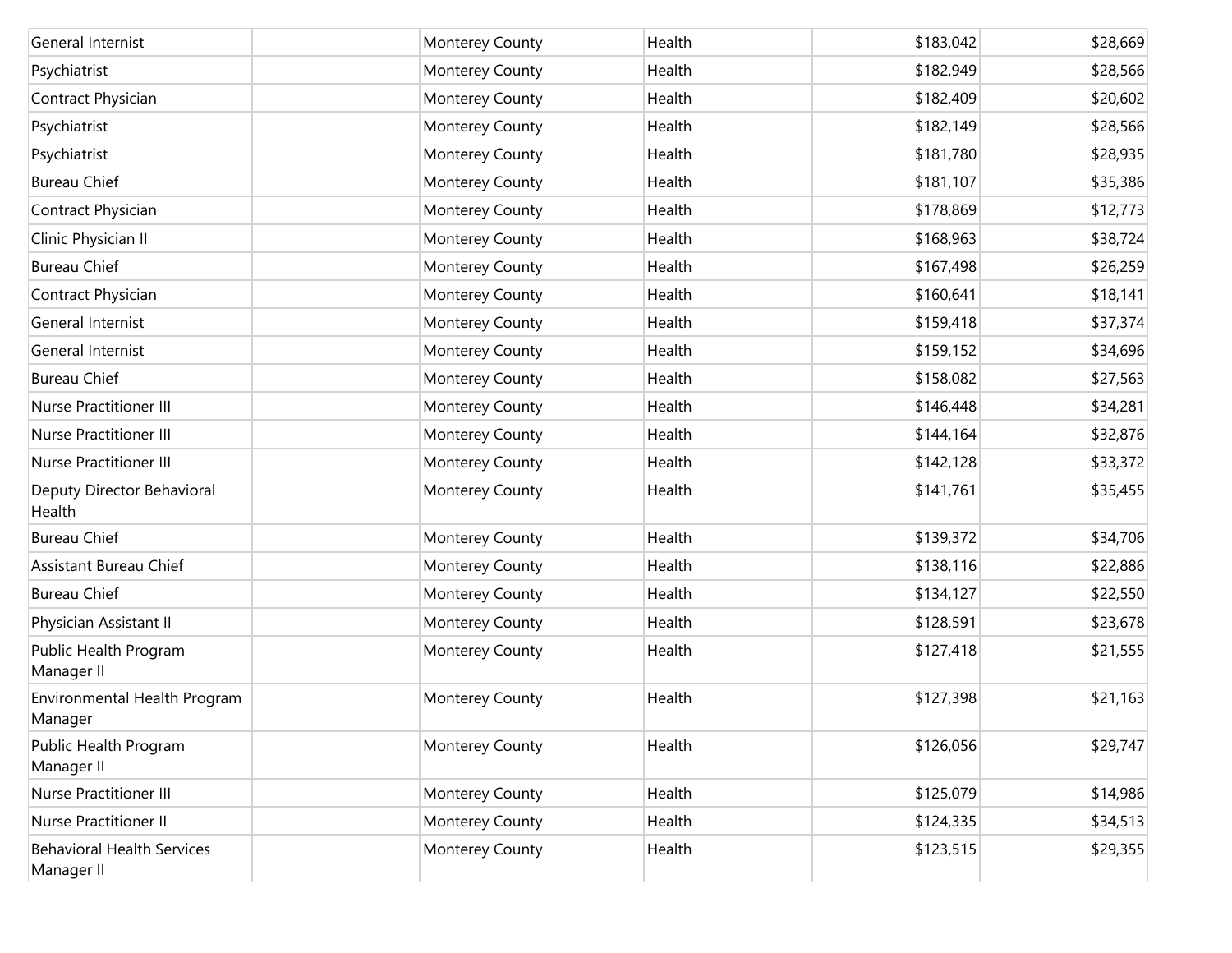| <b>Behavioral Health Services</b><br>Manager II  | Monterey County | Health | \$123,023 | \$32,335 |
|--------------------------------------------------|-----------------|--------|-----------|----------|
| <b>Behavioral Health Services</b><br>Manager II  | Monterey County | Health | \$121,215 | \$29,355 |
| Physician Assistant II                           | Monterey County | Health | \$120,317 | \$34,585 |
| <b>Behavioral Health Services</b><br>Manager II  | Monterey County | Health | \$119,983 | \$32,335 |
| Senior Clinic Nurse                              | Monterey County | Health | \$119,951 | \$21,909 |
| Senior Clinic Nurse                              | Monterey County | Health | \$119,602 | \$32,417 |
| Physician Assistant II                           | Monterey County | Health | \$119,304 | \$33,459 |
| Finance Manager II                               | Monterey County | Health | \$118,895 | \$21,365 |
| <b>Behavioral Health Services</b><br>Manager II  | Monterey County | Health | \$118,695 | \$21,163 |
| <b>Behavioral Health Services</b><br>Manager II  | Monterey County | Health | \$118,470 | \$22,339 |
| Finance Manager II                               | Monterey County | Health | \$117,626 | \$26,712 |
| Environmental Health Program<br>Manager          | Monterey County | Health | \$117,381 | \$31,894 |
| <b>Behavioral Health Services</b><br>Manager II  | Monterey County | Health | \$114,638 | \$32,335 |
| <b>Behavioral Health Services</b><br>Manager II  | Monterey County | Health | \$114,632 | \$33,872 |
| Physician Assistant II                           | Monterey County | Health | \$114,109 | \$29,161 |
| Director Public Health<br>Laboratory             | Monterey County | Health | \$114,046 | \$29,418 |
| <b>Behavioral Health Services</b><br>Manager II  | Monterey County | Health | \$113,638 | \$29,355 |
| Departmental Information<br>Systems Manager II   | Monterey County | Health | \$113,398 | \$19,856 |
| <b>Operations Manager</b>                        | Monterey County | Health | \$112,382 | \$28,188 |
| Outpatient Services Manager II                   | Monterey County | Health | \$108,079 | \$31,168 |
| Senior Clinic Nurse                              | Monterey County | Health | \$107,794 | \$21,353 |
| Environmental Health Specialist<br>$\mathsf{IV}$ | Monterey County | Health | \$107,790 | \$18,912 |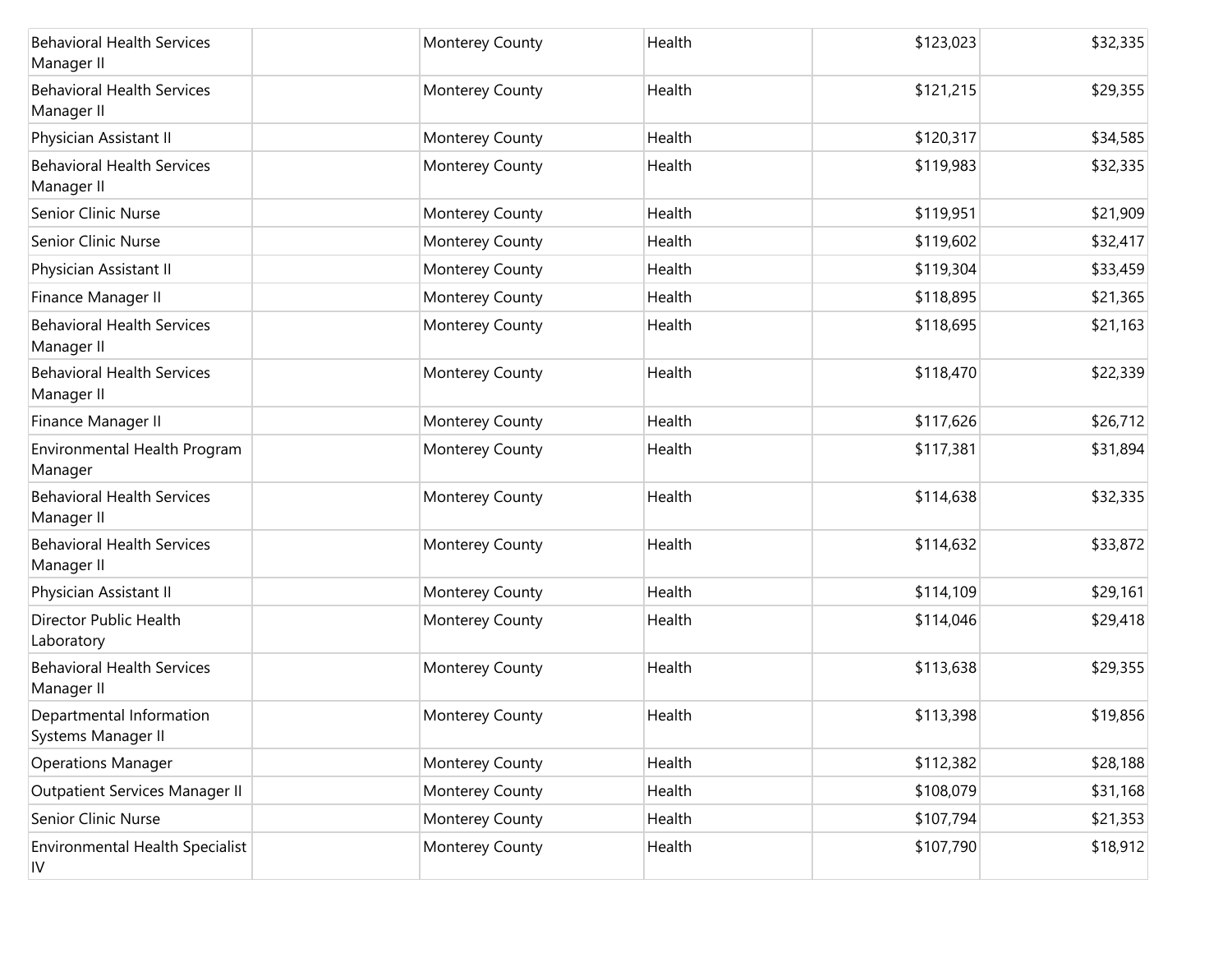| <b>Behavioral Health Services</b><br>Manager I        | Monterey County | Health | \$107,563 | \$20,421 |
|-------------------------------------------------------|-----------------|--------|-----------|----------|
| Supervising Therapist-Med<br>Ther Prog                | Monterey County | Health | \$107,049 | \$32,037 |
| Finance Manager I                                     | Monterey County | Health | \$106,839 | \$19,475 |
| Public Health Program<br>Manager I                    | Monterey County | Health | \$105,999 | \$19,708 |
| <b>Supervising Public Health</b><br>Nurse             | Monterey County | Health | \$105,816 | \$31,702 |
| Senior Clinic Nurse                                   | Monterey County | Health | \$105,636 | \$31,828 |
| <b>Senior Clinic Nurse</b>                            | Monterey County | Health | \$105,269 | \$29,971 |
| Physician Assistant II                                | Monterey County | Health | \$105,131 | \$19,893 |
| Management Analyst III                                | Monterey County | Health | \$104,785 | \$19,427 |
| Finance Manager I                                     | Monterey County | Health | \$104,242 | \$20,005 |
| Senior Therapist-Physically<br>Handicapped Children   | Monterey County | Health | \$104,208 | \$32,936 |
| Senior Therapist-Physically<br>Handicapped Children   | Monterey County | Health | \$103,957 | \$28,994 |
| Management Analyst III                                | Monterey County | Health | \$103,833 | \$18,932 |
| Management Analyst III                                | Monterey County | Health | \$103,326 | \$19,927 |
| Finance Manager I                                     | Monterey County | Health | \$103,056 | \$19,475 |
| <b>Behavioral Health Services</b><br>Manager II       | Monterey County | Health | \$102,894 | \$27,560 |
| Physical Therapist-Physically<br>Handicapped Children | Monterey County | Health | \$102,461 | \$31,220 |
| Senior Clinic Nurse                                   | Monterey County | Health | \$101,792 | \$29,334 |
| Physical Therapist-Physically<br>Handicapped Children | Monterey County | Health | \$101,748 | \$21,965 |
| <b>Behavioral Health Unit</b><br>Supervisor           | Monterey County | Health | \$101,710 | \$29,973 |
| Clinic Nurse                                          | Monterey County | Health | \$101,394 | \$30,205 |
| Behavioral Health Unit<br>Supervisor                  | Monterey County | Health | \$101,135 | \$25,783 |
| Outpatient Services Manager II                        | Monterey County | Health | \$100,854 | \$30,533 |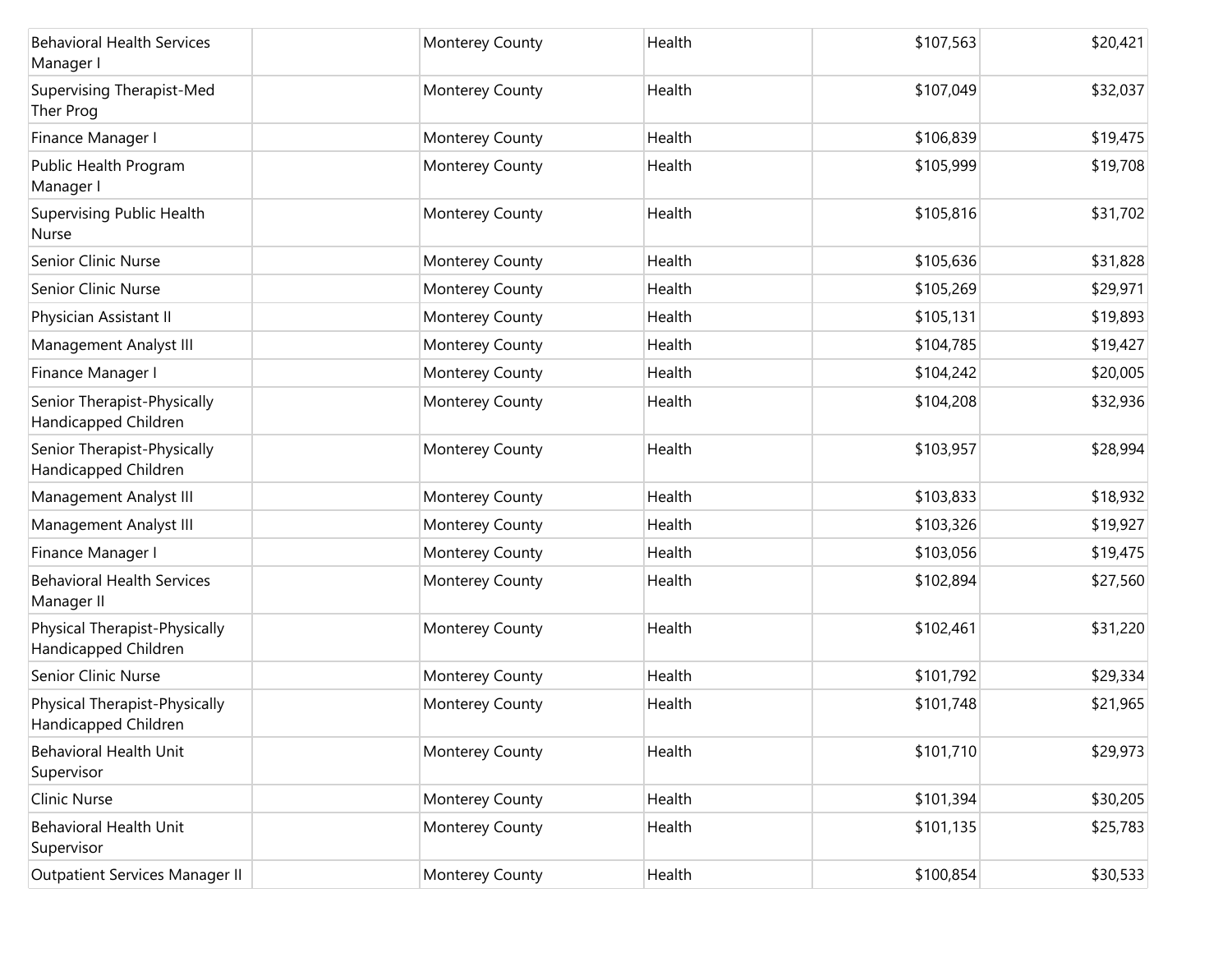| Occupational Therapist-<br>Physically Handicapped<br>Children | Monterey County | Health | \$100,689 | \$31,088 |
|---------------------------------------------------------------|-----------------|--------|-----------|----------|
| <b>Supervising Public Health</b><br>Nurse                     | Monterey County | Health | \$100,539 | \$31,586 |
| Supervising Public Health<br>Nurse                            | Monterey County | Health | \$100,416 | \$20,173 |
| <b>Supervising Public Health</b><br>Nurse                     | Monterey County | Health | \$100,285 | \$11,926 |
| <b>Behavioral Health Unit</b><br>Supervisor                   | Monterey County | Health | \$100,192 | \$18,700 |
| Physical Therapist-Physically<br>Handicapped Children         | Monterey County | Health | \$100,163 | \$26,908 |
| <b>Clinic Nurse</b>                                           | Monterey County | Health | \$99,541  | \$30,637 |
| Management Analyst II                                         | Monterey County | Health | \$98,621  | \$18,162 |
| Management Analyst II                                         | Monterey County | Health | \$98,354  | \$18,162 |
| Management Analyst III                                        | Monterey County | Health | \$98,218  | \$19,416 |
| Management Analyst II                                         | Monterey County | Health | \$98,162  | \$17,815 |
| Management Analyst III                                        | Monterey County | Health | \$97,904  | \$20,548 |
| <b>Clinic Nurse</b>                                           | Monterey County | Health | \$97,848  | \$26,383 |
| <b>Behavioral Health Unit</b><br>Supervisor                   | Monterey County | Health | \$97,809  | \$18,925 |
| Outpatient Services Manager II                                | Monterey County | Health | \$97,557  | \$30,506 |
| Departmental Hr Manager                                       | Monterey County | Health | \$97,483  | \$30,525 |
| <b>Behavioral Health Unit</b><br>Supervisor                   | Monterey County | Health | \$97,254  | \$11,365 |
| <b>Supervising Public Health</b><br>Nurse                     | Monterey County | Health | \$96,943  | \$31,313 |
| Public Health Nurse III                                       | Monterey County | Health | \$96,928  | \$27,008 |
| Senior Psychiatric Social<br>Worker                           | Monterey County | Health | \$96,753  | \$16,430 |
| <b>Behavioral Health Unit</b><br>Supervisor                   | Monterey County | Health | \$96,331  | \$30,058 |
| Environmental Health Specialist<br>IV                         | Monterey County | Health | \$94,929  | \$25,724 |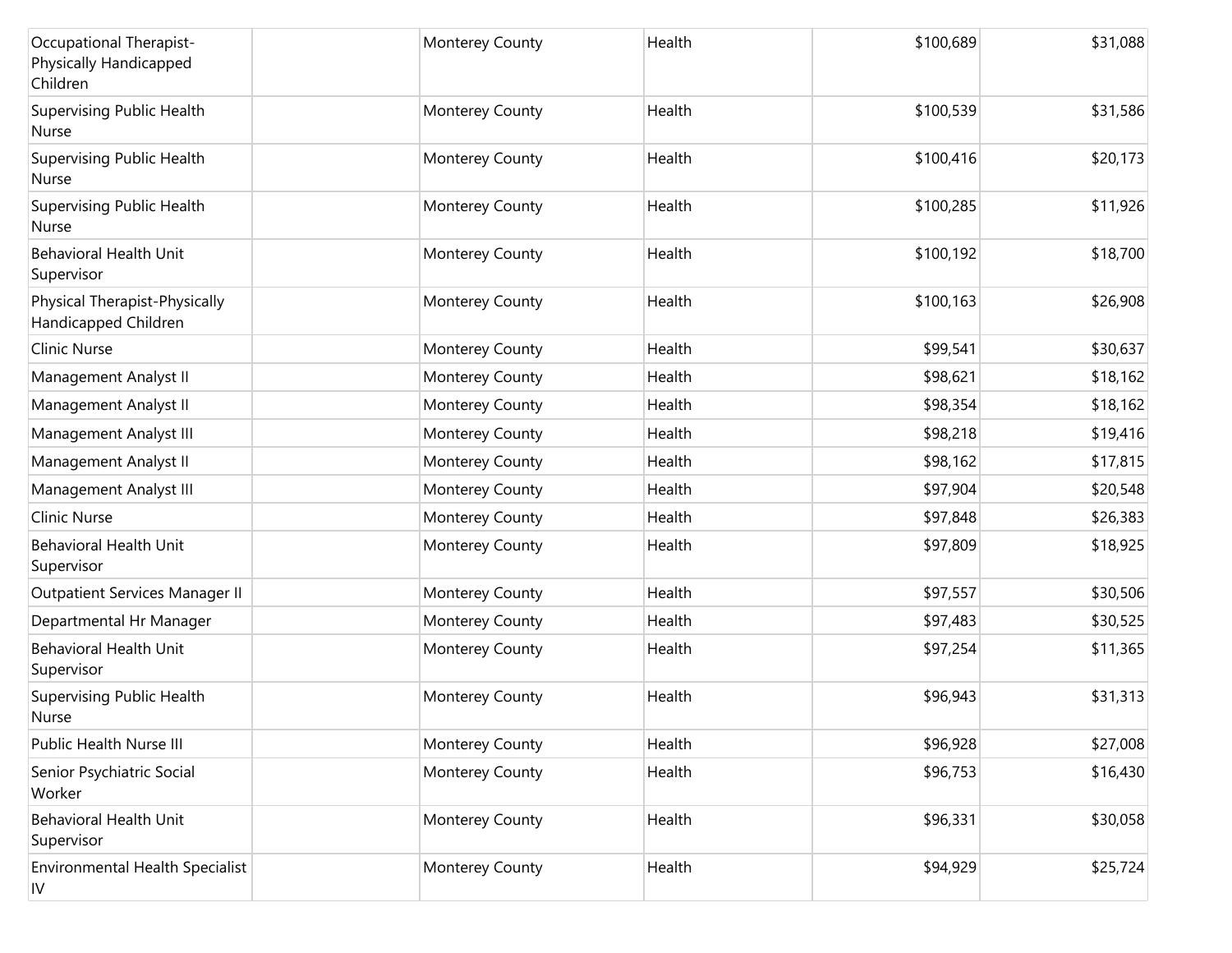| Public Health Nurse II                       | Monterey County | Health | \$94,808 | \$26,780 |
|----------------------------------------------|-----------------|--------|----------|----------|
| Associate Personnel Analyst                  | Monterey County | Health | \$94,408 | \$29,392 |
| Associate Personnel Analyst                  | Monterey County | Health | \$94,314 | \$29,334 |
| Management Analyst III                       | Monterey County | Health | \$94,085 | \$27,124 |
| Senior Personnel Analyst                     | Monterey County | Health | \$94,085 | \$27,124 |
| Environmental Health Specialist<br>Ш         | Monterey County | Health | \$93,990 | \$17,978 |
| Psychiatric Social Worker II                 | Monterey County | Health | \$93,990 | \$24,133 |
| <b>Behavioral Health Unit</b><br>Supervisor  | Monterey County | Health | \$93,492 | \$18,801 |
| Public Health Nurse II                       | Monterey County | Health | \$93,405 | \$19,694 |
| Public Health Nurse II                       | Monterey County | Health | \$93,371 | \$30,898 |
| Public Health Nurse II                       | Monterey County | Health | \$93,299 | \$19,647 |
| Health Program Coordinator                   | Monterey County | Health | \$92,854 | \$19,279 |
| <b>Emergency Medical Services</b><br>Analyst | Monterey County | Health | \$92,678 | \$28,349 |
| Public Health Nurse II                       | Monterey County | Health | \$92,459 | \$30,585 |
| <b>Behavioral Health Unit</b><br>Supervisor  | Monterey County | Health | \$92,042 | \$17,511 |
| Clinic Nurse                                 | Monterey County | Health | \$92,014 | \$19,466 |
| Psychiatric Social Worker I                  | Monterey County | Health | \$91,998 | \$16,689 |
| <b>Clinic Nurse</b>                          | Monterey County | Health | \$91,848 | \$19,542 |
| Environmental Health Specialist<br>1V        | Monterey County | Health | \$91,530 | \$19,862 |
| Management Analyst II                        | Monterey County | Health | \$91,490 | \$18,646 |
| Clinical Psychologist                        | Monterey County | Health | \$91,363 | \$19,448 |
| <b>Behavioral Health Unit</b><br>Supervisor  | Monterey County | Health | \$91,280 | \$25,793 |
| Public Health Program<br>Manager II          | Monterey County | Health | \$91,201 | \$24,092 |
| Clinical Psychologist                        | Monterey County | Health | \$90,999 | \$25,820 |
| <b>Environmental Health Specialist</b><br>Ш  | Monterey County | Health | \$90,873 | \$29,018 |
| Clinic Nurse                                 | Monterey County | Health | \$90,755 | \$19,323 |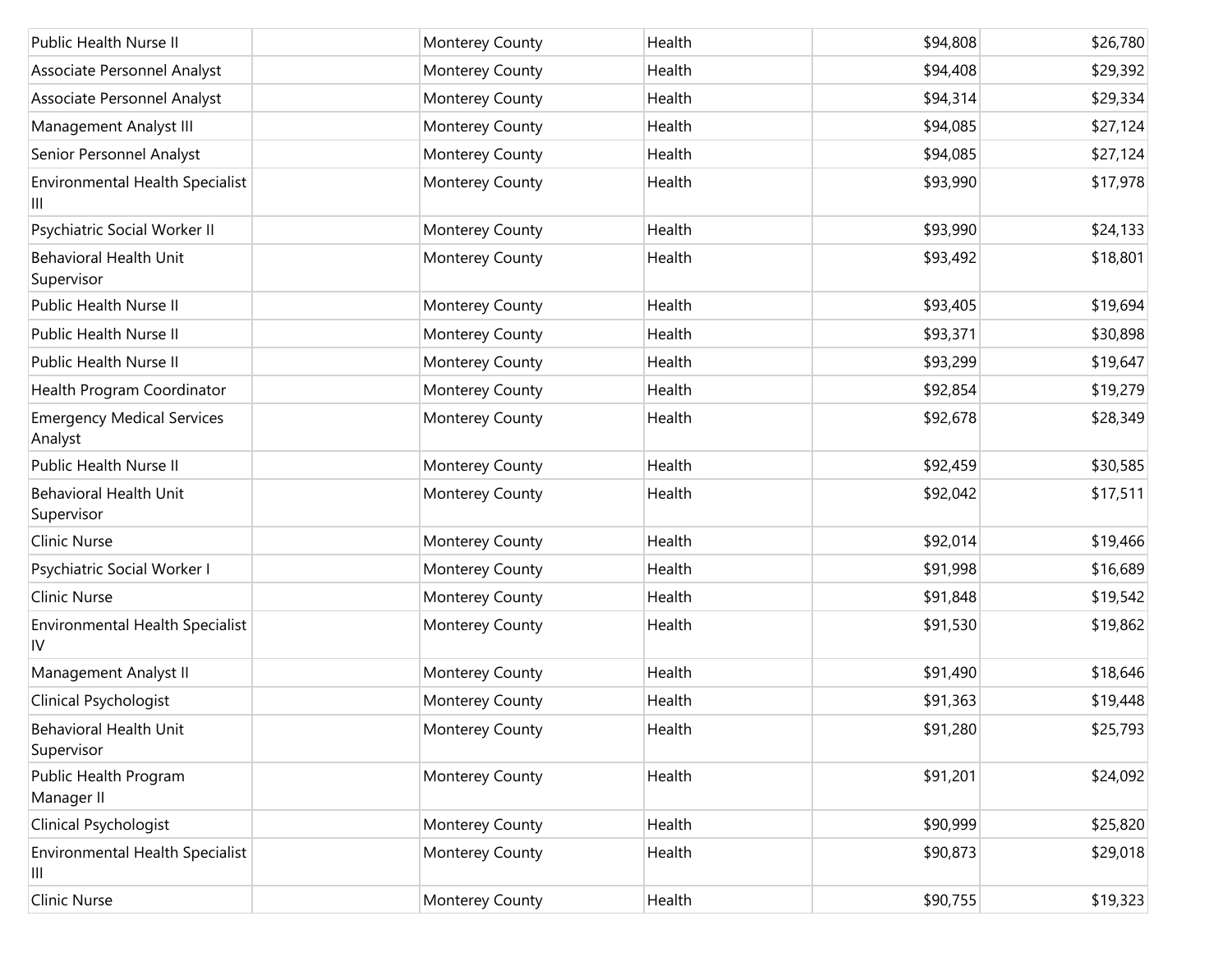| <b>Behavioral Health Unit</b><br>Supervisor                                  | Monterey County | Health | \$90,754 | \$25,814 |
|------------------------------------------------------------------------------|-----------------|--------|----------|----------|
| Accountant III                                                               | Monterey County | Health | \$90,491 | \$18,249 |
| <b>Behavioral Health Unit</b><br>Supervisor                                  | Monterey County | Health | \$90,469 | \$25,793 |
| <b>Supervising Departmental</b><br><b>Information Systems</b><br>Coordinator | Monterey County | Health | \$90,448 | \$29,872 |
| <b>Behavioral Health Unit</b><br>Supervisor                                  | Monterey County | Health | \$90,280 | \$18,801 |
| Clinical Psychologist                                                        | Monterey County | Health | \$90,228 | \$18,845 |
| Psychiatric Social Worker II                                                 | Monterey County | Health | \$89,901 | \$25,280 |
| Finance Manager II                                                           | Monterey County | Health | \$89,648 | \$26,624 |
| Clinical Psychologist                                                        | Monterey County | Health | \$89,241 | \$31,318 |
| Psychiatric Social Worker II                                                 | Monterey County | Health | \$88,435 | \$24,133 |
| <b>Operations Manager</b>                                                    | Monterey County | Health | \$88,386 | \$18,065 |
| Environmental Health Specialist<br>IV                                        | Monterey County | Health | \$88,375 | \$25,904 |
| <b>Behavioral Health Unit</b><br>Supervisor                                  | Monterey County | Health | \$88,240 | \$19,382 |
| Physical Therapist-Physically<br>Handicapped Children                        | Monterey County | Health | \$88,204 | \$25,450 |
| Environmental Health Specialist                                              | Monterey County | Health | \$88,068 | \$27,628 |
| Senior Psychiatric Social<br>Worker                                          | Monterey County | Health | \$87,765 | \$28,388 |
| Psychiatric Social Worker II                                                 | Monterey County | Health | \$87,742 | \$28,261 |
| Deputy Public<br>Administrator/Guardian/Conser<br>vator II                   | Monterey County | Health | \$87,509 | \$27,274 |
| <b>Behavioral Health Unit</b><br>Supervisor                                  | Monterey County | Health | \$87,200 | \$29,563 |
| Management Analyst I                                                         | Monterey County | Health | \$87,188 | \$16,870 |
| Senior Psychiatric Social<br>Worker                                          | Monterey County | Health | \$87,041 | \$28,929 |
| Clinical Psychologist                                                        | Monterey County | Health | \$86,605 | \$19,200 |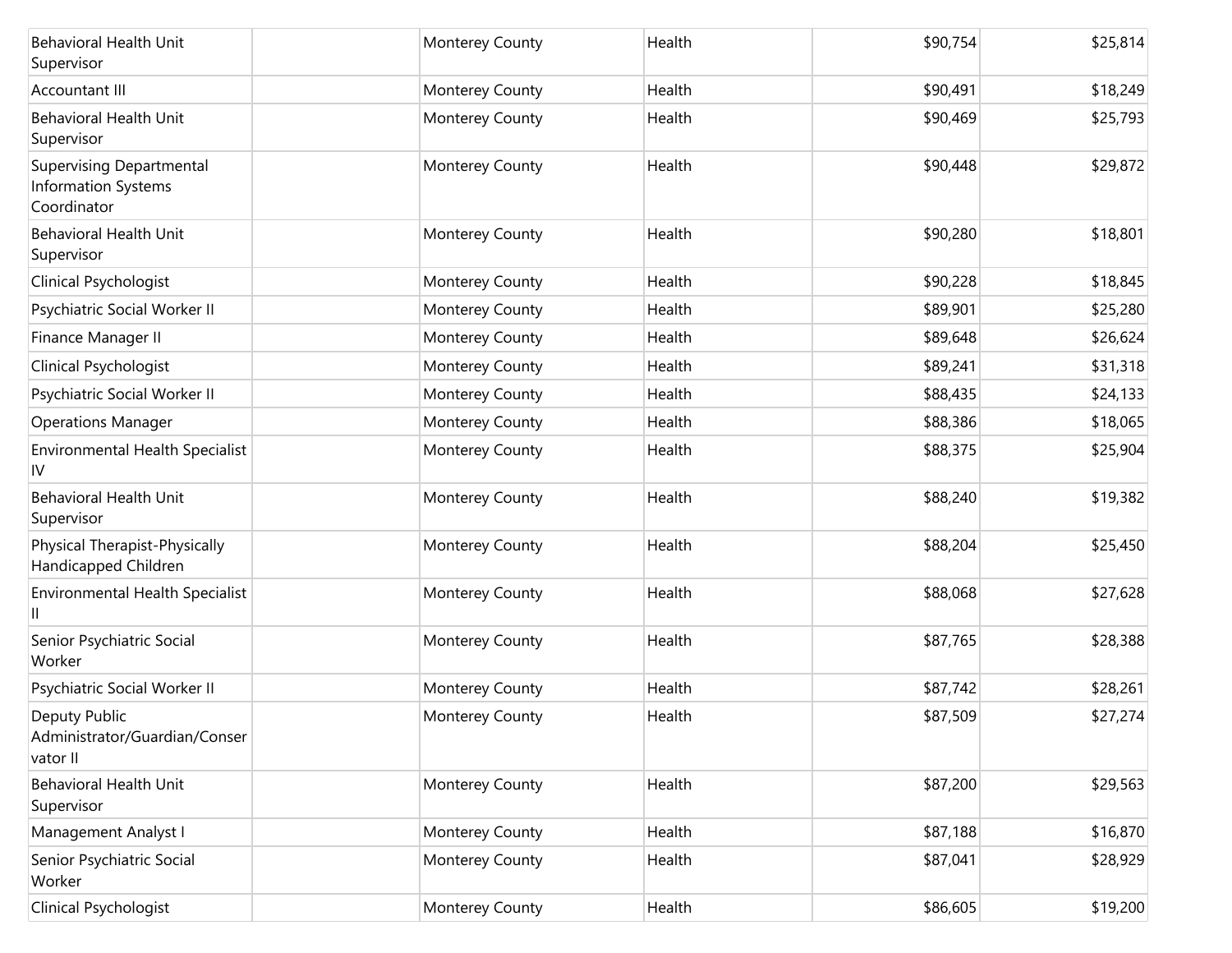| Clinical Psychologist                                 | Monterey County | Health | \$86,474 | \$9,920  |
|-------------------------------------------------------|-----------------|--------|----------|----------|
| Environmental Health Specialist<br>Ш                  | Monterey County | Health | \$86,300 | \$24,853 |
| <b>Environmental Health Specialist</b><br>Ш           | Monterey County | Health | \$86,282 | \$35,093 |
| Management Analyst III                                | Monterey County | Health | \$85,795 | \$17,983 |
| Public Health Epidemiologist II                       | Monterey County | Health | \$85,670 | \$30,741 |
| Clinical Psychologist                                 | Monterey County | Health | \$85,623 | \$18,441 |
| Management Analyst II                                 | Monterey County | Health | \$85,225 | \$17,296 |
| Management Analyst II                                 | Monterey County | Health | \$84,842 | \$17,439 |
| <b>Clinic Nurse</b>                                   | Monterey County | Health | \$84,576 | \$25,422 |
| <b>Behavioral Health Unit</b><br>Supervisor           | Monterey County | Health | \$84,275 | \$18,696 |
| Social Worker III                                     | Monterey County | Health | \$84,209 | \$15,512 |
| Environmental Health Specialist<br>Ш                  | Monterey County | Health | \$84,055 | \$17,846 |
| Social Worker III                                     | Monterey County | Health | \$83,868 | \$26,854 |
| <b>Clinic Nurse</b>                                   | Monterey County | Health | \$83,686 | \$29,370 |
| <b>Environmental Health Specialist</b><br>IV          | Monterey County | Health | \$83,282 | \$33,460 |
| <b>Business Technology Analyst II</b>                 | Monterey County | Health | \$83,278 | \$17,786 |
| <b>Clinic Nurse</b>                                   | Monterey County | Health | \$82,897 | \$18,516 |
| Environmental Health Specialist<br>Ш                  | Monterey County | Health | \$82,855 | \$29,018 |
| Environmental Health Specialist<br>Ш                  | Monterey County | Health | \$82,719 | \$17,846 |
| Senior Health Educator                                | Monterey County | Health | \$82,179 | \$24,426 |
| Public Health Nurse III                               | Monterey County | Health | \$82,074 | \$25,236 |
| Management Analyst I                                  | Monterey County | Health | \$81,957 | \$25,062 |
| Environmental Health Specialist<br>Ш                  | Monterey County | Health | \$81,917 | \$18,450 |
| Public Health Epidemiologist II                       | Monterey County | Health | \$81,803 | \$17,762 |
| Physical Therapist-Physically<br>Handicapped Children | Monterey County | Health | \$81,785 | \$29,053 |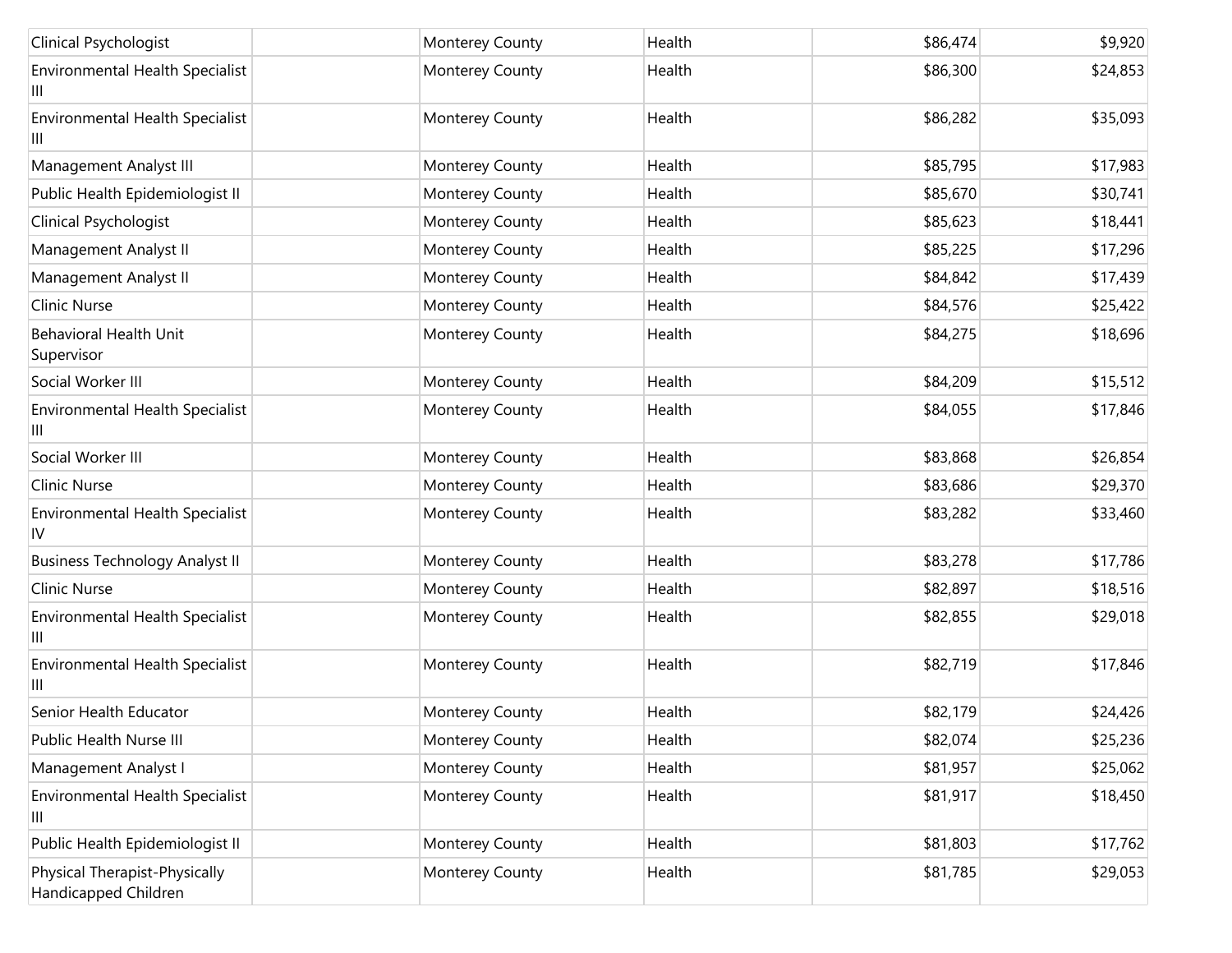| <b>Behavioral Health Unit</b><br>Supervisor      | <b>Monterey County</b> | Health | \$81,711 | \$28,694 |
|--------------------------------------------------|------------------------|--------|----------|----------|
| <b>Public Health Chemist</b>                     | Monterey County        | Health | \$81,466 | \$17,562 |
| Psychiatric Social Worker II                     | Monterey County        | Health | \$81,345 | \$9,472  |
| Environmental Health Specialist<br>Ш             | Monterey County        | Health | \$81,319 | \$17,978 |
| Health Program Coordinator                       | Monterey County        | Health | \$80,917 | \$29,009 |
| <b>Behavioral Health Unit</b><br>Supervisor      | Monterey County        | Health | \$80,777 | \$30,562 |
| <b>Behavioral Health Unit</b><br>Supervisor      | Monterey County        | Health | \$80,596 | \$25,204 |
| Environmental Health Specialist                  | Monterey County        | Health | \$80,433 | \$16,985 |
| Public Health Nurse III                          | Monterey County        | Health | \$79,895 | \$29,072 |
| Psychiatric Social Worker II                     | Monterey County        | Health | \$79,684 | \$24,134 |
| Supervising Public Health<br>Nutritionist        | Monterey County        | Health | \$79,650 | \$28,802 |
| Environmental Health Specialist                  | Monterey County        | Health | \$79,366 | \$16,731 |
| <b>Chronic Disease Prevention</b><br>Coordinator | Monterey County        | Health | \$79,317 | \$17,434 |
| Occupational Therapist                           | Monterey County        | Health | \$79,062 | \$25,500 |
| Environmental Health Specialist                  | Monterey County        | Health | \$78,931 | \$24,102 |
| Environmental Health Specialist<br>Ш             | Monterey County        | Health | \$78,746 | \$17,110 |
| <b>Supervising Public Health</b><br>Nutritionist | Monterey County        | Health | \$78,714 | \$17,507 |
| Clinical Psychologist                            | Monterey County        | Health | \$78,639 | \$28,572 |
| Psychiatric Social Worker II                     | Monterey County        | Health | \$78,557 | \$28,313 |
| <b>Operations Manager</b>                        | Monterey County        | Health | \$78,492 | \$16,424 |
| Environmental Health Specialist<br>Ш             | Monterey County        | Health | \$78,451 | \$17,833 |
| Senior Psychiatric Social<br>Worker              | Monterey County        | Health | \$78,261 | \$16,950 |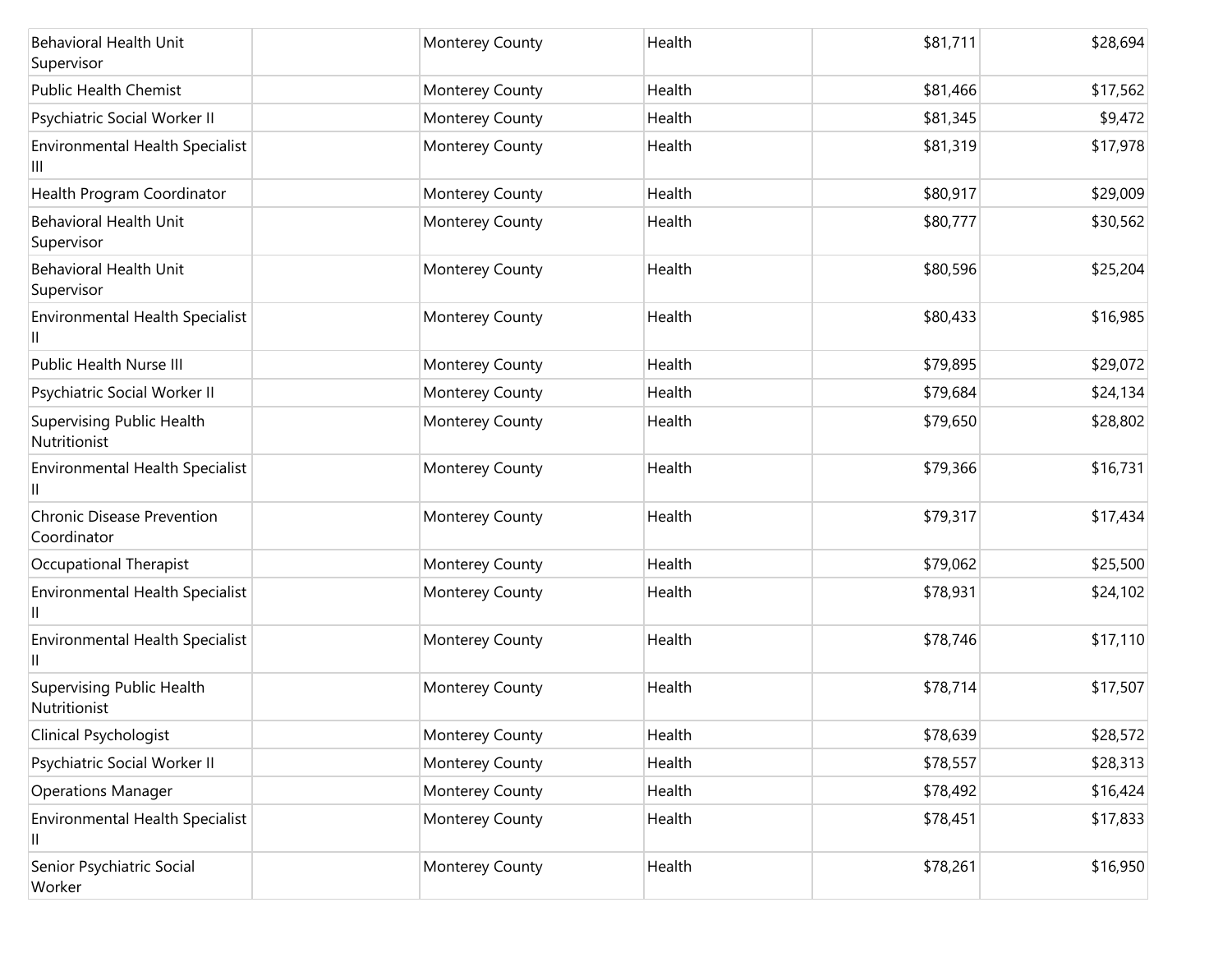| Senior Psychiatric Social<br>Worker                              | Monterey County | Health | \$78,210 | \$24,161 |
|------------------------------------------------------------------|-----------------|--------|----------|----------|
| Psychiatric Social Worker II                                     | Monterey County | Health | \$77,904 | \$28,313 |
| Psychiatric Social Worker II                                     | Monterey County | Health | \$77,889 | \$16,906 |
| Senior Departmental<br><b>Information Systems</b><br>Coordinator | Monterey County | Health | \$77,805 | \$17,336 |
| Senior Psychiatric Social<br>Worker                              | Monterey County | Health | \$77,413 | \$30,113 |
| <b>Business Technology Analyst IV</b>                            | Monterey County | Health | \$77,343 | \$28,311 |
| <b>Chronic Disease Prevention</b><br>Coordinator                 | Monterey County | Health | \$77,286 | \$17,310 |
| Psychiatric Social Worker II                                     | Monterey County | Health | \$77,215 | \$28,078 |
| Psychiatric Social Worker II                                     | Monterey County | Health | \$77,092 | \$28,313 |
| Psychiatric Social Worker II                                     | Monterey County | Health | \$77,027 | \$25,170 |
| Social Worker V                                                  | Monterey County | Health | \$76,931 | \$17,054 |
| <b>Environmental Health Specialist</b>                           | Monterey County | Health | \$76,857 | \$28,282 |
| Psychiatric Social Worker II                                     | Monterey County | Health | \$76,798 | \$17,141 |
| <b>Behavioral Health Unit</b><br>Supervisor                      | Monterey County | Health | \$76,748 | \$17,322 |
| Psychiatric Social Worker II                                     | Monterey County | Health | \$76,722 | \$17,141 |
| Psychiatric Social Worker II                                     | Monterey County | Health | \$76,641 | \$24,133 |
| <b>Environmental Health Specialist</b><br>IV                     | Monterey County | Health | \$76,410 | \$17,364 |
| Psychiatric Social Worker II                                     | Monterey County | Health | \$76,401 | \$17,141 |
| Senior Psychiatric Social<br>Worker                              | Monterey County | Health | \$76,299 | \$28,254 |
| <b>Water Quality Specialist</b>                                  | Monterey County | Health | \$76,259 | \$28,316 |
| Social Worker V                                                  | Monterey County | Health | \$76,255 | \$17,054 |
| <b>Chronic Disease Prevention</b><br>Specialist II               | Monterey County | Health | \$76,154 | \$16,906 |
| Psychiatric Social Worker II                                     | Monterey County | Health | \$76,122 | \$17,141 |
| Psychiatric Social Worker II                                     | Monterey County | Health | \$75,957 | \$23,898 |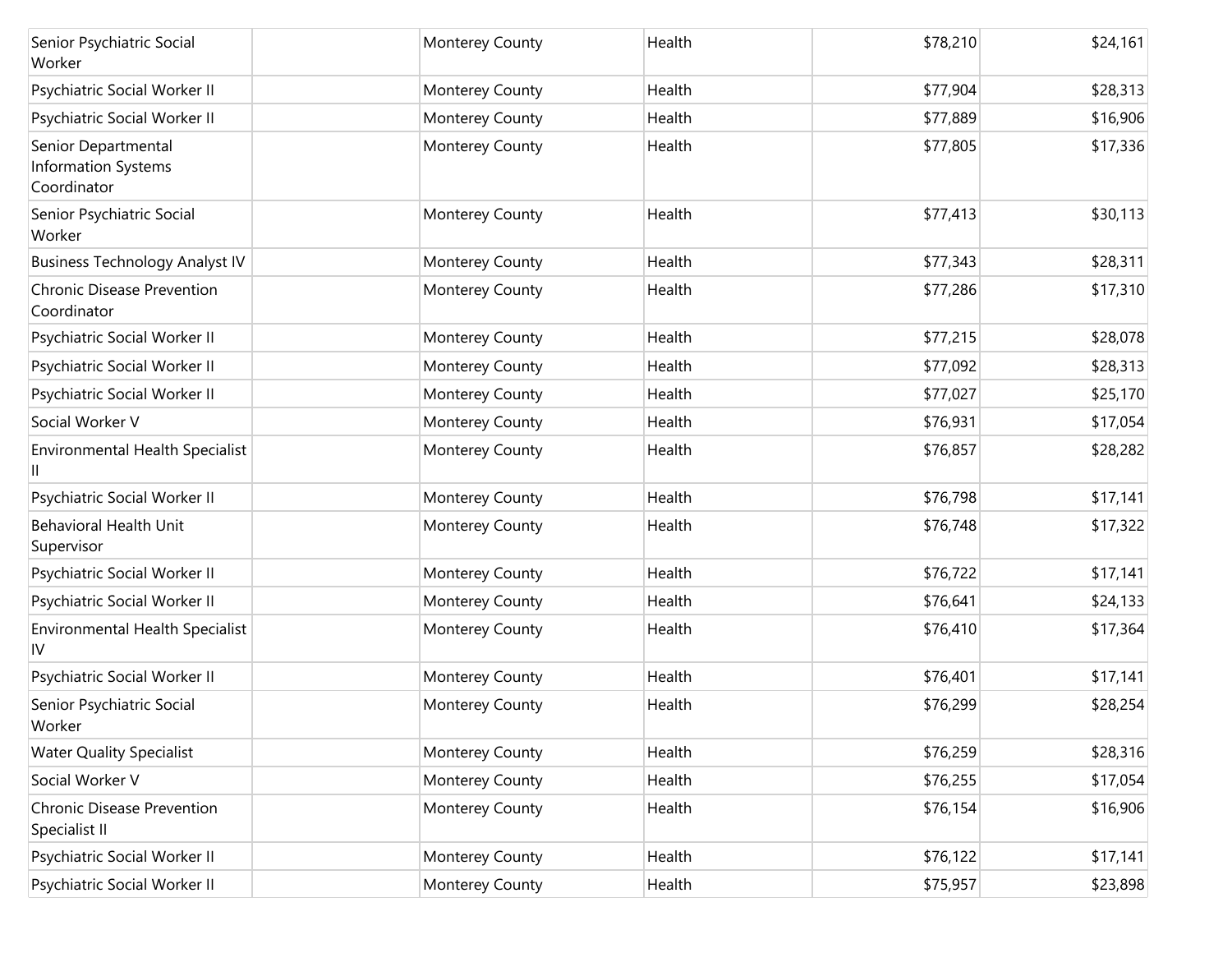| Senior Psychiatric Social<br>Worker                | Monterey County        | Health | \$75,879 | \$24,004 |
|----------------------------------------------------|------------------------|--------|----------|----------|
| Environmental Health Specialist                    | Monterey County        | Health | \$75,714 | \$16,974 |
| Psychiatric Social Worker II                       | Monterey County        | Health | \$75,536 | \$9,198  |
| Psychiatric Social Worker II                       | Monterey County        | Health | \$75,326 | \$28,313 |
| Psychiatric Social Worker II                       | Monterey County        | Health | \$75,159 | \$25,523 |
| Psychiatric Social Worker II                       | Monterey County        | Health | \$74,940 | \$27,878 |
| Psychiatric Social Worker I                        | Monterey County        | Health | \$74,839 | \$27,494 |
| <b>Chronic Disease Prevention</b><br>Specialist II | Monterey County        | Health | \$74,804 | \$28,078 |
| Psychiatric Social Worker II                       | Monterey County        | Health | \$74,791 | \$16,906 |
| Psychiatric Social Worker II                       | Monterey County        | Health | \$74,722 | \$28,054 |
| Psychiatric Social Worker II                       | Monterey County        | Health | \$74,716 | \$28,078 |
| <b>Behavioral Health Unit</b><br>Supervisor        | Monterey County        | Health | \$74,690 | \$16,341 |
| <b>Chronic Disease Prevention</b><br>Specialist II | Monterey County        | Health | \$74,661 | \$28,078 |
| Environmental Health Specialist                    | Monterey County        | Health | \$74,621 | \$18,242 |
| Psychiatric Social Worker II                       | Monterey County        | Health | \$74,400 | \$23,856 |
| Psychiatric Social Worker II                       | Monterey County        | Health | \$74,354 | \$17,141 |
| Psychiatric Social Worker II                       | Monterey County        | Health | \$74,211 | \$16,968 |
| Psychiatric Social Worker II                       | Monterey County        | Health | \$74,166 | \$17,497 |
| Social Worker V                                    | Monterey County        | Health | \$74,059 | \$23,811 |
| Psychiatric Social Worker II                       | Monterey County        | Health | \$74,038 | \$16,906 |
| Contract Physician                                 | <b>Monterey County</b> | Health | \$74,026 | \$9,196  |
| Environmental Health Specialist<br>Ш               | Monterey County        | Health | \$73,985 | \$26,882 |
| Public Health Nurse II                             | Monterey County        | Health | \$73,950 | \$27,884 |
| <b>Chronic Disease Prevention</b><br>Specialist II | Monterey County        | Health | \$73,746 | \$23,758 |
| Psychiatric Social Worker II                       | Monterey County        | Health | \$73,682 | \$28,033 |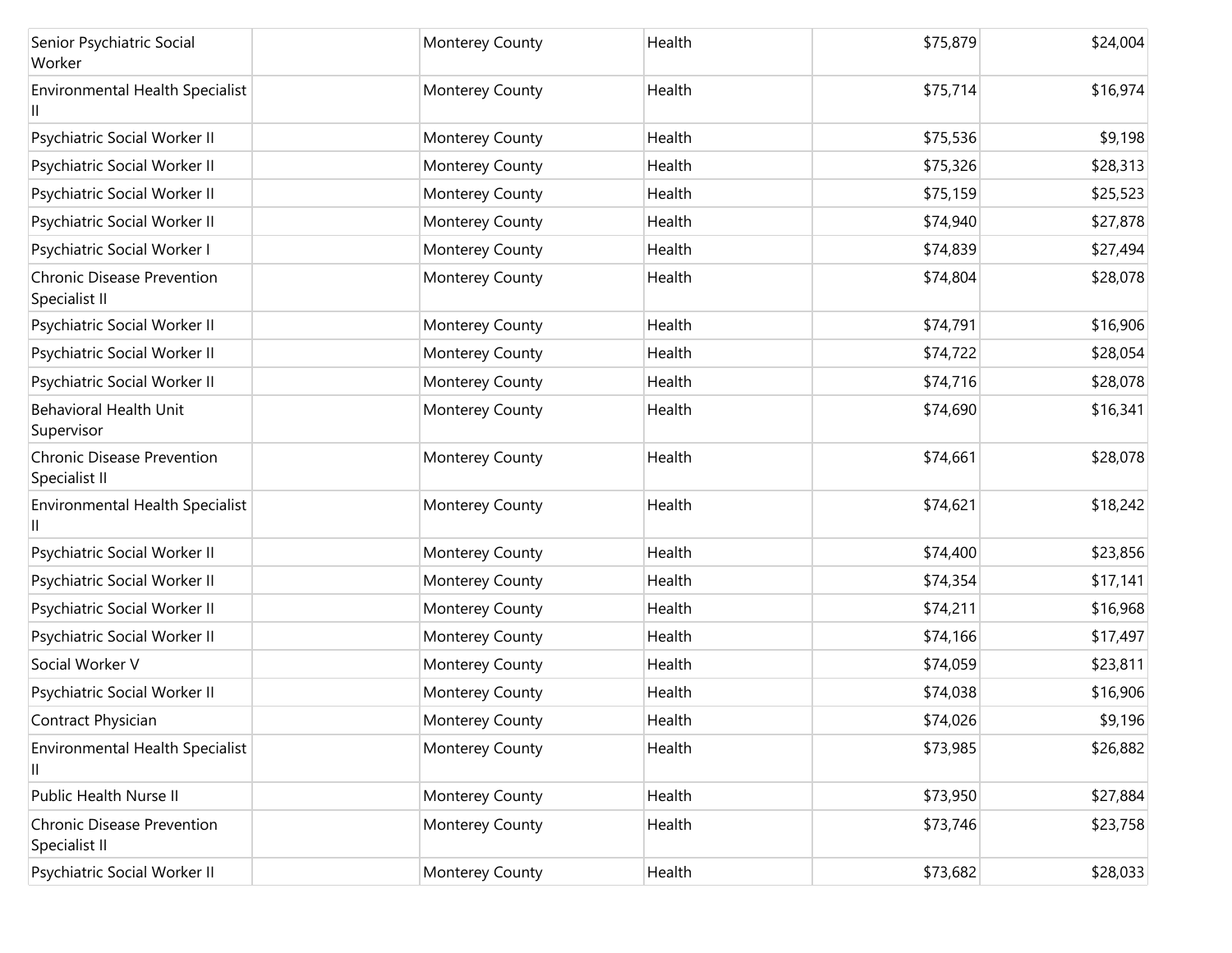| <b>Chronic Disease Prevention</b><br>Specialist II               | Monterey County | Health | \$73,678 | \$16,782 |
|------------------------------------------------------------------|-----------------|--------|----------|----------|
| Psychiatric Social Worker II                                     | Monterey County | Health | \$73,601 | \$23,898 |
| Psychiatric Social Worker II                                     | Monterey County | Health | \$73,592 | \$15,632 |
| Psychiatric Social Worker I                                      | Monterey County | Health | \$73,432 | \$8,751  |
| Psychiatric Social Worker II                                     | Monterey County | Health | \$73,390 | \$28,048 |
| Clinic Nurse                                                     | Monterey County | Health | \$73,355 | \$28,279 |
| <b>Environmental Health Specialist</b>                           | Monterey County | Health | \$73,315 | \$31,481 |
| <b>Chronic Disease Prevention</b><br>Specialist II               | Monterey County | Health | \$72,871 | \$27,954 |
| Psychiatric Social Worker II                                     | Monterey County | Health | \$72,681 | \$9,036  |
| Psychiatric Social Worker II                                     | Monterey County | Health | \$72,640 | \$16,906 |
| Psychiatric Social Worker II                                     | Monterey County | Health | \$72,617 | \$23,187 |
| Public Health Nutritionist II                                    | Monterey County | Health | \$72,377 | \$23,579 |
| Psychiatric Social Worker I                                      | Monterey County | Health | \$72,196 | \$16,679 |
| Psychiatric Social Worker II                                     | Monterey County | Health | \$72,133 | \$16,906 |
| Psychiatric Social Worker II                                     | Monterey County | Health | \$72,128 | \$27,775 |
| Senior Departmental<br><b>Information Systems</b><br>Coordinator | Monterey County | Health | \$71,972 | \$27,724 |
| Environmental Health Specialist                                  | Monterey County | Health | \$71,739 | \$16,569 |
| Health Program Coordinator                                       | Monterey County | Health | \$71,717 | \$27,900 |
| Psychiatric Social Worker II                                     | Monterey County | Health | \$71,638 | \$16,922 |
| <b>Public Health Nutritionist II</b>                             | Monterey County | Health | \$71,587 | \$23,446 |
| <b>Environmental Health Specialist</b><br>Ш                      | Monterey County | Health | \$71,583 | \$29,331 |
| Psychiatric Social Worker I                                      | Monterey County | Health | \$71,537 | \$16,443 |
| Psychiatric Social Worker II                                     | Monterey County | Health | \$71,239 | \$16,581 |
| Health Educator                                                  | Monterey County | Health | \$71,112 | \$17,373 |
| Accountant III                                                   | Monterey County | Health | \$70,900 | \$27,459 |
| Psychiatric Social Worker I                                      | Monterey County | Health | \$70,732 | \$25,444 |
| Outpatient Services Manager I                                    | Monterey County | Health | \$70,724 | \$15,707 |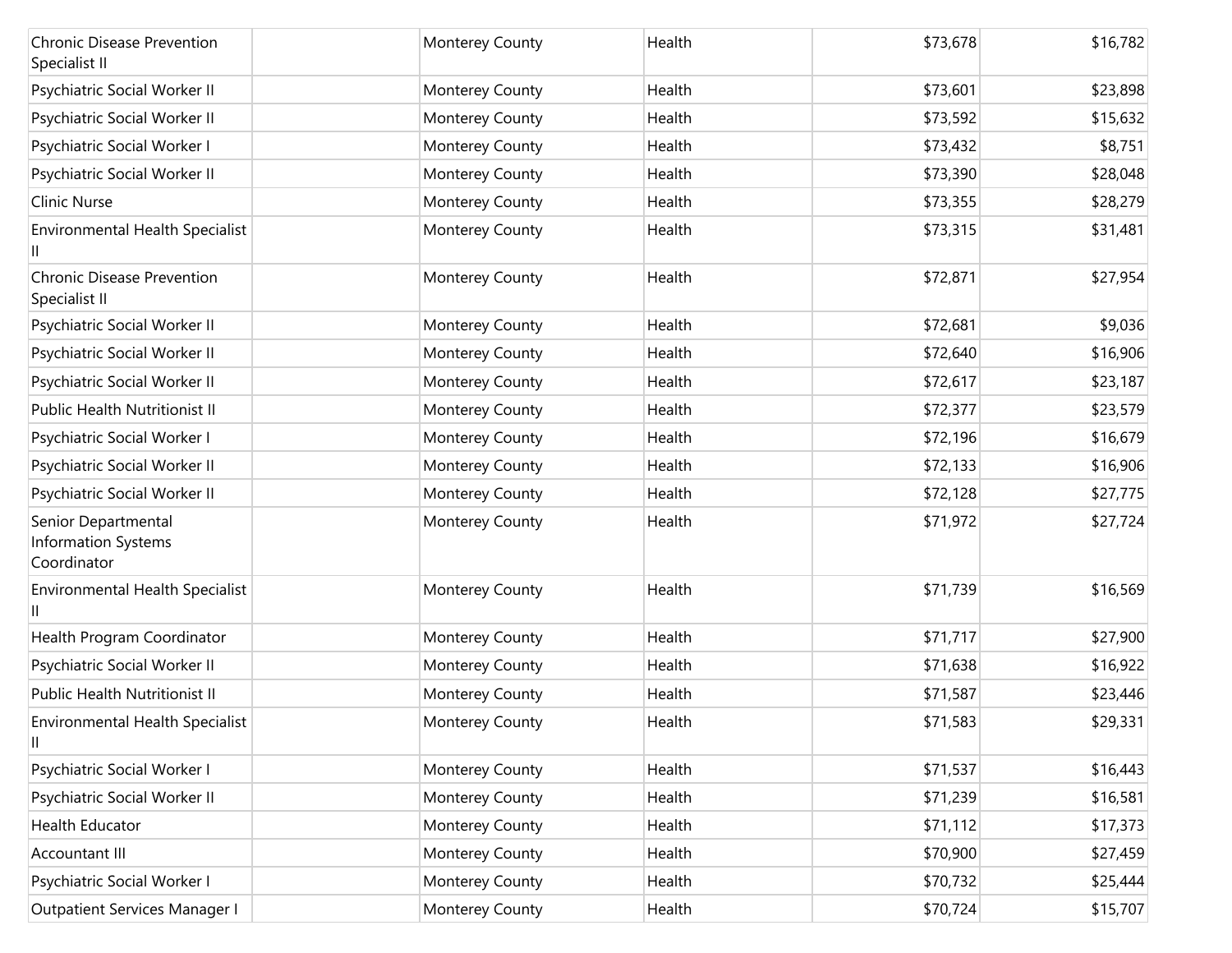| Psychiatric Social Worker I                                | Monterey County | Health | \$70,441 | \$23,435 |
|------------------------------------------------------------|-----------------|--------|----------|----------|
| Environmental Health Specialist<br>Ш                       | Monterey County | Health | \$70,438 | \$27,666 |
| Psychiatric Social Worker II                               | Monterey County | Health | \$70,376 | \$18,868 |
| Psychiatric Social Worker II                               | Monterey County | Health | \$70,210 | \$17,053 |
| Outpatient Services Manager I                              | Monterey County | Health | \$70,086 | \$24,458 |
| <b>Public Health Nutritionist II</b>                       | Monterey County | Health | \$70,080 | \$16,454 |
| Psychiatric Social Worker I                                | Monterey County | Health | \$69,919 | \$27,630 |
| Accountant II                                              | Monterey County | Health | \$69,768 | \$22,925 |
| Clinical Psychologist                                      | Monterey County | Health | \$69,612 | \$16,264 |
| Psychiatric Social Worker II                               | Monterey County | Health | \$69,580 | \$17,034 |
| Departmental Information<br>Systems Coordinator            | Monterey County | Health | \$69,339 | \$16,344 |
| Psychiatric Social Worker I                                | Monterey County | Health | \$69,269 | \$16,244 |
| Psychiatric Social Worker II                               | Monterey County | Health | \$69,134 | \$10,689 |
| Psychiatric Social Worker I                                | Monterey County | Health | \$69,123 | \$16,342 |
| Patient Rights Advocate                                    | Monterey County | Health | \$69,108 | \$27,122 |
| Deputy Public<br>Administrator/Guardian/Conser<br>vator II | Monterey County | Health | \$68,954 | \$23,094 |
| Psychiatric Social Worker II                               | Monterey County | Health | \$68,593 | \$23,309 |
| Deputy Public<br>Administrator/Guardian/Conser<br>vator II | Monterey County | Health | \$68,469 | \$23,094 |
| Social Worker III                                          | Monterey County | Health | \$68,021 | \$7,974  |
| Clinic Nurse                                               | Monterey County | Health | \$68,014 | \$23,545 |
| <b>Environmental Health Specialist</b><br>11               | Monterey County | Health | \$67,988 | \$24,875 |
| Deputy Public<br>Administrator/Guardian/Conser<br>vator II | Monterey County | Health | \$67,874 | \$27,274 |
| Social Worker III                                          | Monterey County | Health | \$67,598 | \$19,689 |
| Accountant II                                              | Monterey County | Health | \$67,579 | \$27,349 |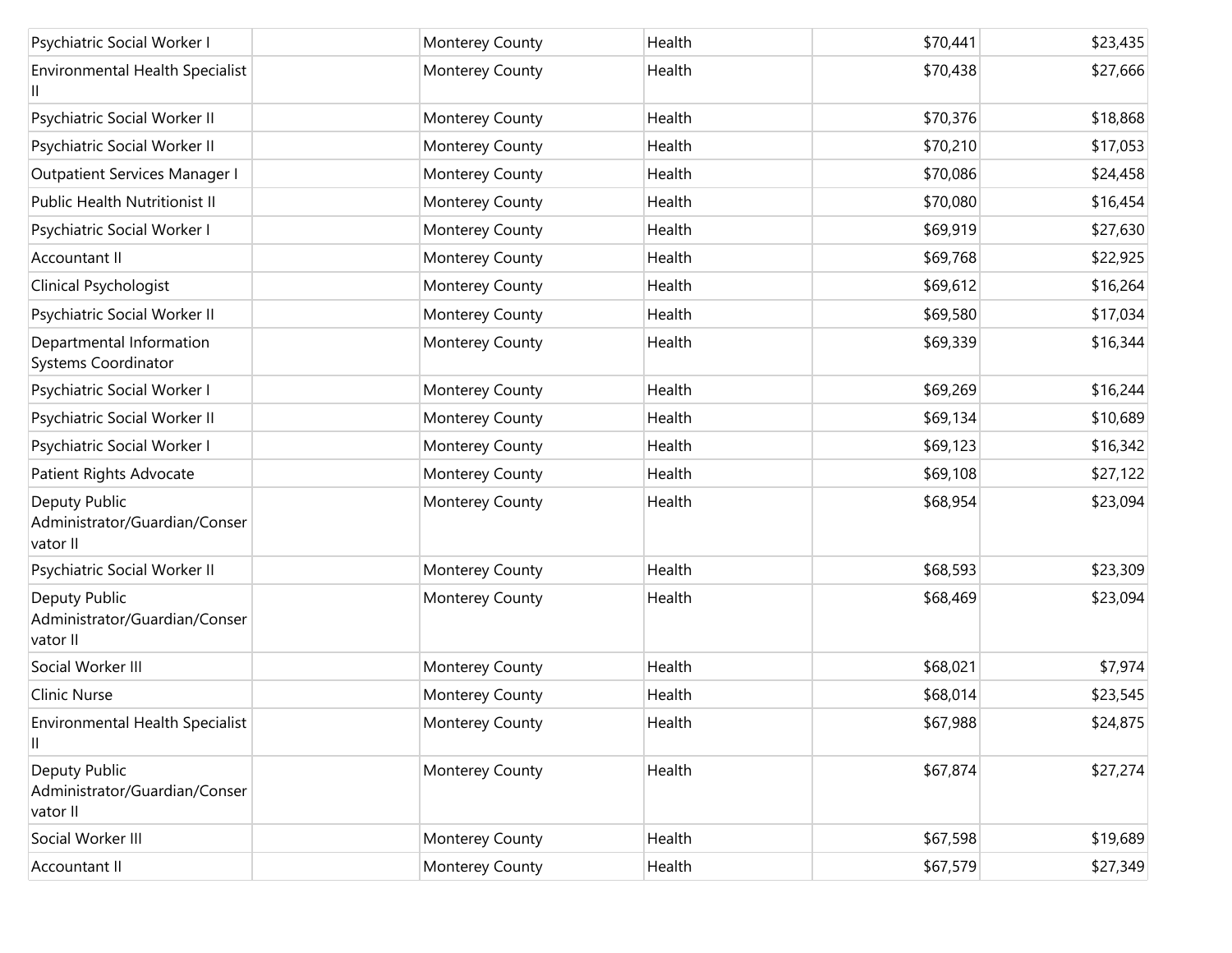| <b>Environmental Health Specialist</b>              | Monterey County | Health | \$67,223 | \$16,153 |
|-----------------------------------------------------|-----------------|--------|----------|----------|
| Public Health Nurse II                              | Monterey County | Health | \$67,147 | \$27,372 |
| Chronic Disease Prevention<br>Coordinator           | Monterey County | Health | \$66,762 | \$16,142 |
| <b>Environmental Health Specialist</b><br>IV        | Monterey County | Health | \$66,704 | \$24,415 |
| Senior Public Health<br>Microbiologist              | Monterey County | Health | \$66,555 | \$27,114 |
| <b>Chronic Disease Prevention</b><br>Specialist II  | Monterey County | Health | \$66,427 | \$15,993 |
| Departmental Information<br>Systems Speclist        | Monterey County | Health | \$66,186 | \$26,245 |
| Psychiatric Social Worker II                        | Monterey County | Health | \$65,636 | \$22,730 |
| Psychiatric Social Worker I                         | Monterey County | Health | \$65,582 | \$23,184 |
| Social Worker III                                   | Monterey County | Health | \$65,503 | \$26,793 |
| <b>Chronic Disease Prevention</b><br>Specialist II  | Monterey County | Health | \$65,370 | \$15,920 |
| Psychiatric Social Worker I                         | Monterey County | Health | \$65,330 | \$30,356 |
| <b>Clinic Nurse</b>                                 | Monterey County | Health | \$65,315 | \$16,272 |
| Supervising Public Health<br>Nutritionist           | Monterey County | Health | \$65,218 | \$22,921 |
| Social Worker III                                   | Monterey County | Health | \$65,183 | \$26,864 |
| Social Worker III                                   | Monterey County | Health | \$65,152 | \$26,854 |
| Social Worker III                                   | Monterey County | Health | \$65,028 | \$22,582 |
| Social Worker III                                   | Monterey County | Health | \$64,997 | \$26,854 |
| Social Worker III                                   | Monterey County | Health | \$64,960 | \$15,682 |
| Social Worker III                                   | Monterey County | Health | \$64,796 | \$15,682 |
| <b>Accounting Technician</b>                        | Monterey County | Health | \$64,790 | \$7,523  |
| Contract Physician                                  | Monterey County | Health | \$64,734 | \$7,331  |
| Public Health Microbiologist II                     | Monterey County | Health | \$64,703 | \$15,674 |
| Social Worker III                                   | Monterey County | Health | \$64,348 | \$15,682 |
| Departmental Information<br><b>Systems Speclist</b> | Monterey County | Health | \$64,235 | \$14,758 |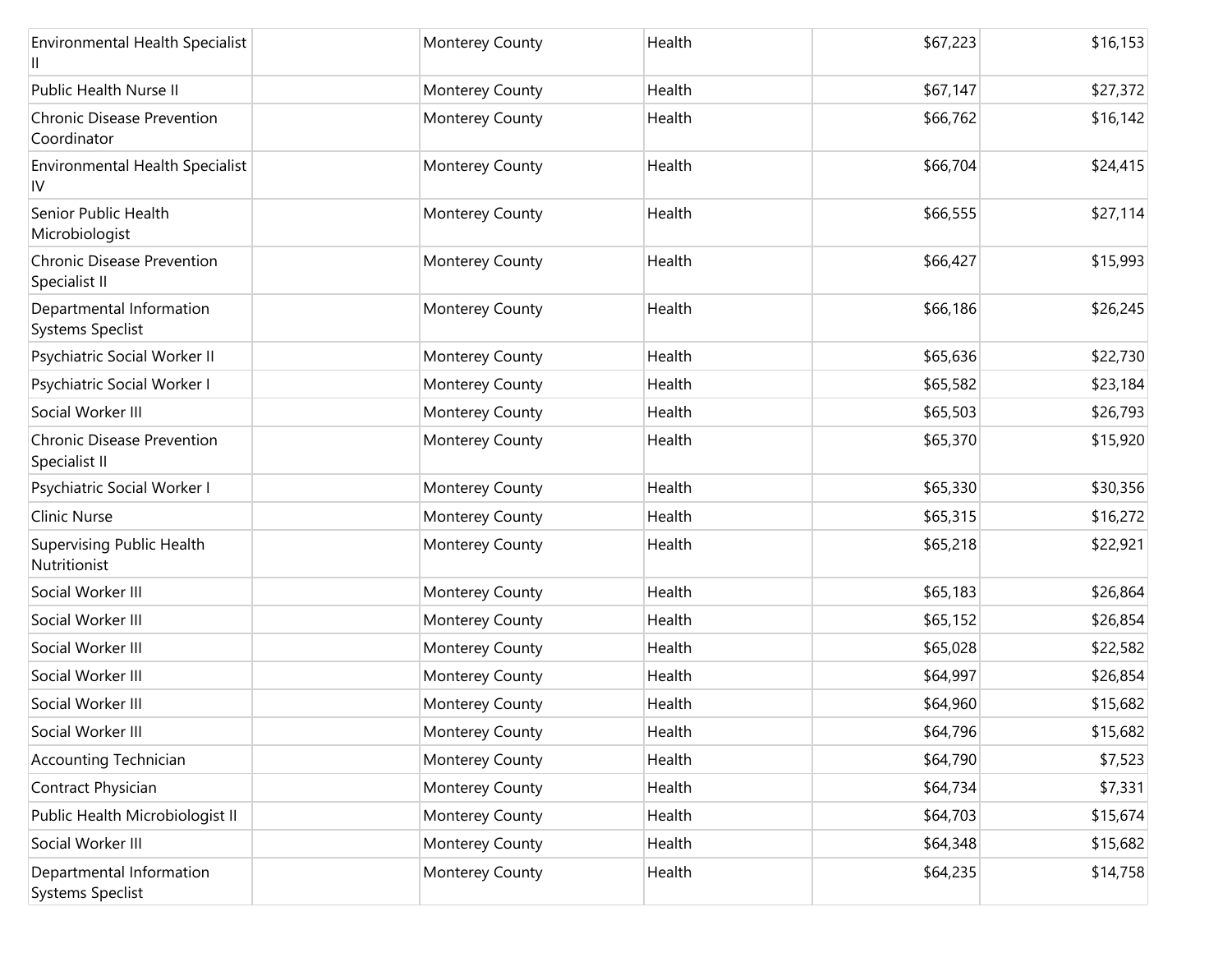| Psychiatric Social Worker II                       | Monterey County | Health | \$64,105 | \$8,049  |
|----------------------------------------------------|-----------------|--------|----------|----------|
| <b>Chronic Disease Prevention</b><br>Coordinator   | Monterey County | Health | \$64,047 | \$26,691 |
| <b>Supervising Vital Records</b><br>Specialist     | Monterey County | Health | \$63,934 | \$21,712 |
| Social Worker III                                  | Monterey County | Health | \$63,575 | \$22,674 |
| Social Worker III                                  | Monterey County | Health | \$63,557 | \$26,854 |
| Social Worker III                                  | Monterey County | Health | \$63,351 | \$22,658 |
| <b>Chronic Disease Prevention</b><br>Specialist II | Monterey County | Health | \$63,278 | \$26,718 |
| Psychiatric Social Worker I                        | Monterey County | Health | \$63,195 | \$31,799 |
| <b>Business Technology Analyst II</b>              | Monterey County | Health | \$63,148 | \$16,253 |
| Psychiatric Social Worker I                        | Monterey County | Health | \$62,986 | \$25,060 |
| Psychiatric Social Worker II                       | Monterey County | Health | \$62,947 | \$15,692 |
| Social Worker III                                  | Monterey County | Health | \$62,751 | \$26,618 |
| Patient Services Representative<br>Ш               | Monterey County | Health | \$62,750 | \$13,443 |
| Health Program Coordinator                         | Monterey County | Health | \$62,617 | \$25,495 |
| Social Worker III                                  | Monterey County | Health | \$62,601 | \$26,669 |
| Personnel Technician-<br>Confidential              | Monterey County | Health | \$62,495 | \$26,414 |
| Social Worker III                                  | Monterey County | Health | \$62,448 | \$23,620 |
| <b>Chronic Disease Prevention</b><br>Coordinator   | Monterey County | Health | \$62,444 | \$22,394 |
| Accountant II                                      | Monterey County | Health | \$62,330 | \$26,739 |
| Social Worker III                                  | Monterey County | Health | \$62,217 | \$15,446 |
| Psychiatric Social Worker I                        | Monterey County | Health | \$61,943 | \$26,418 |
| Social Worker III                                  | Monterey County | Health | \$61,315 | \$15,446 |
| <b>Health Education Assistant</b>                  | Monterey County | Health | \$61,305 | \$26,293 |
| Psychiatric Social Worker I                        | Monterey County | Health | \$61,178 | \$15,952 |
| Environmental Health Specialist                    | Monterey County | Health | \$60,983 | \$15,217 |
| Social Worker III                                  | Monterey County | Health | \$60,969 | \$22,331 |
| Psychiatric Social Worker I                        | Monterey County | Health | \$60,907 | \$22,635 |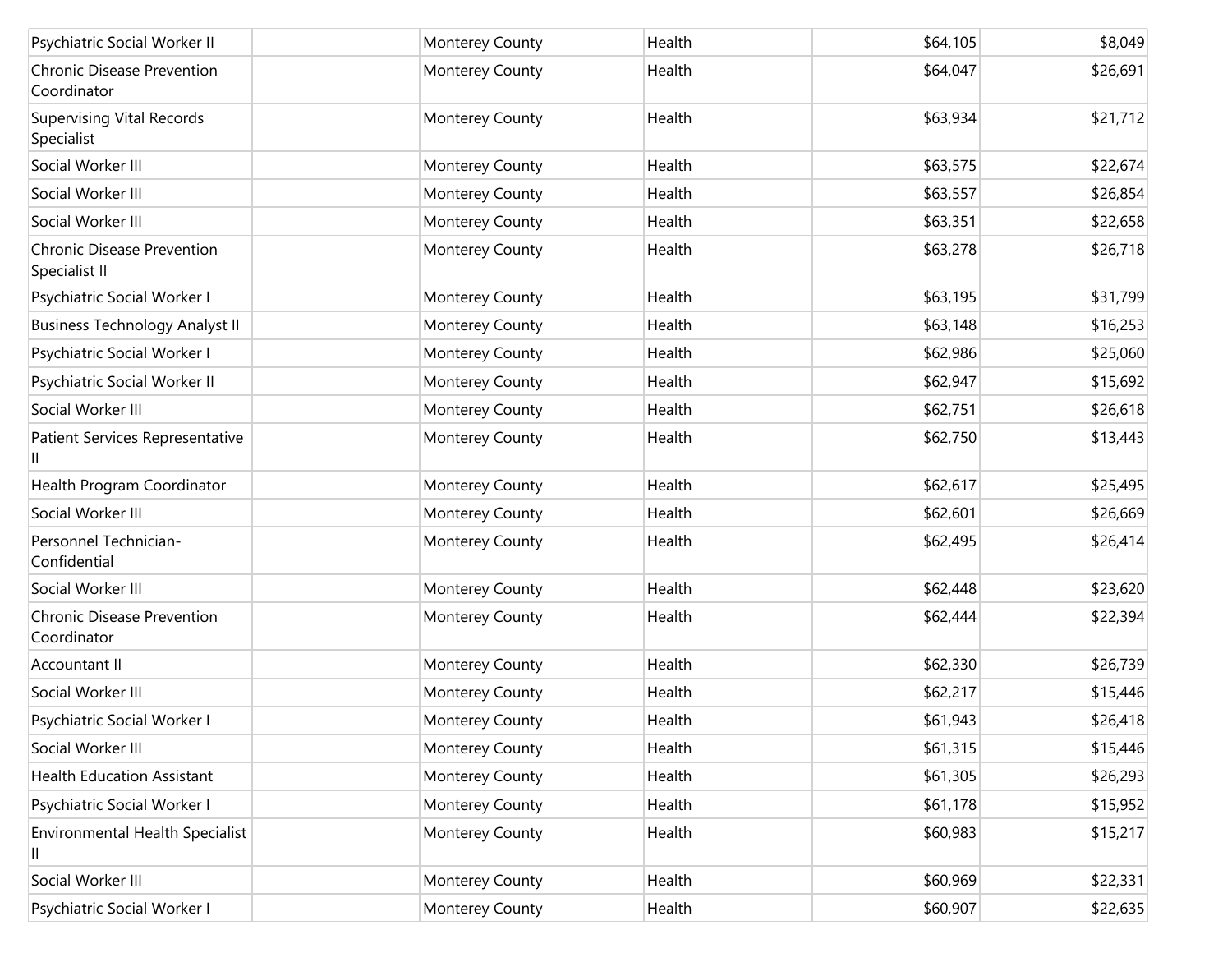| Accountant II                                                 | Monterey County | Health | \$60,864 | \$22,385 |
|---------------------------------------------------------------|-----------------|--------|----------|----------|
| <b>Supervising Public Health</b><br>Nurse                     | Monterey County | Health | \$60,846 | \$13,182 |
| Occupational Therapist-<br>Physically Handicapped<br>Children | Monterey County | Health | \$60,763 | \$27,994 |
| <b>Public Health Licensed</b><br><b>Vocational Nurse</b>      | Monterey County | Health | \$60,570 | \$14,930 |
| Psychiatric Social Worker II                                  | Monterey County | Health | \$60,368 | \$22,544 |
| Management Analyst I                                          | Monterey County | Health | \$60,361 | \$14,574 |
| Psychiatric Social Worker I                                   | Monterey County | Health | \$60,019 | \$29,646 |
| <b>Chronic Disease Prevention</b><br>Specialist I             | Monterey County | Health | \$59,879 | \$26,293 |
| Psychiatric Social Worker I                                   | Monterey County | Health | \$59,793 | \$29,571 |
| <b>Chronic Disease Prevention</b><br>Specialist I             | Monterey County | Health | \$59,791 | \$26,293 |
| Psychiatric Social Worker I                                   | Monterey County | Health | \$59,644 | \$15,199 |
| <b>Health Education Assistant</b>                             | Monterey County | Health | \$59,536 | \$15,122 |
| Clinical Psychologist                                         | Monterey County | Health | \$59,443 | \$6,761  |
| Psychiatric Social Worker I                                   | Monterey County | Health | \$59,411 | \$15,550 |
| Environmental Health Specialist                               | Monterey County | Health | \$59,347 | \$20,934 |
| <b>Chronic Disease Prevention</b><br>Specialist I             | Monterey County | Health | \$59,313 | \$25,243 |
| Departmental Information<br><b>Systems Speclist</b>           | Monterey County | Health | \$59,306 | \$23,512 |
| <b>Health Education Assistant</b>                             | Monterey County | Health | \$59,244 | \$15,137 |
| Psychiatric Social Worker I                                   | Monterey County | Health | \$59,194 | \$14,767 |
| Crisis Intervention Specialist I                              | Monterey County | Health | \$59,150 | \$16,140 |
| Psychiatric Social Worker I                                   | Monterey County | Health | \$59,129 | \$19,649 |
| <b>Medical Assistant</b>                                      | Monterey County | Health | \$59,030 | \$25,448 |
| <b>Chronic Disease Prevention</b><br>Specialist I             | Monterey County | Health | \$58,545 | \$26,254 |
| Public Health Microbiologist II                               | Monterey County | Health | \$58,505 | \$14,973 |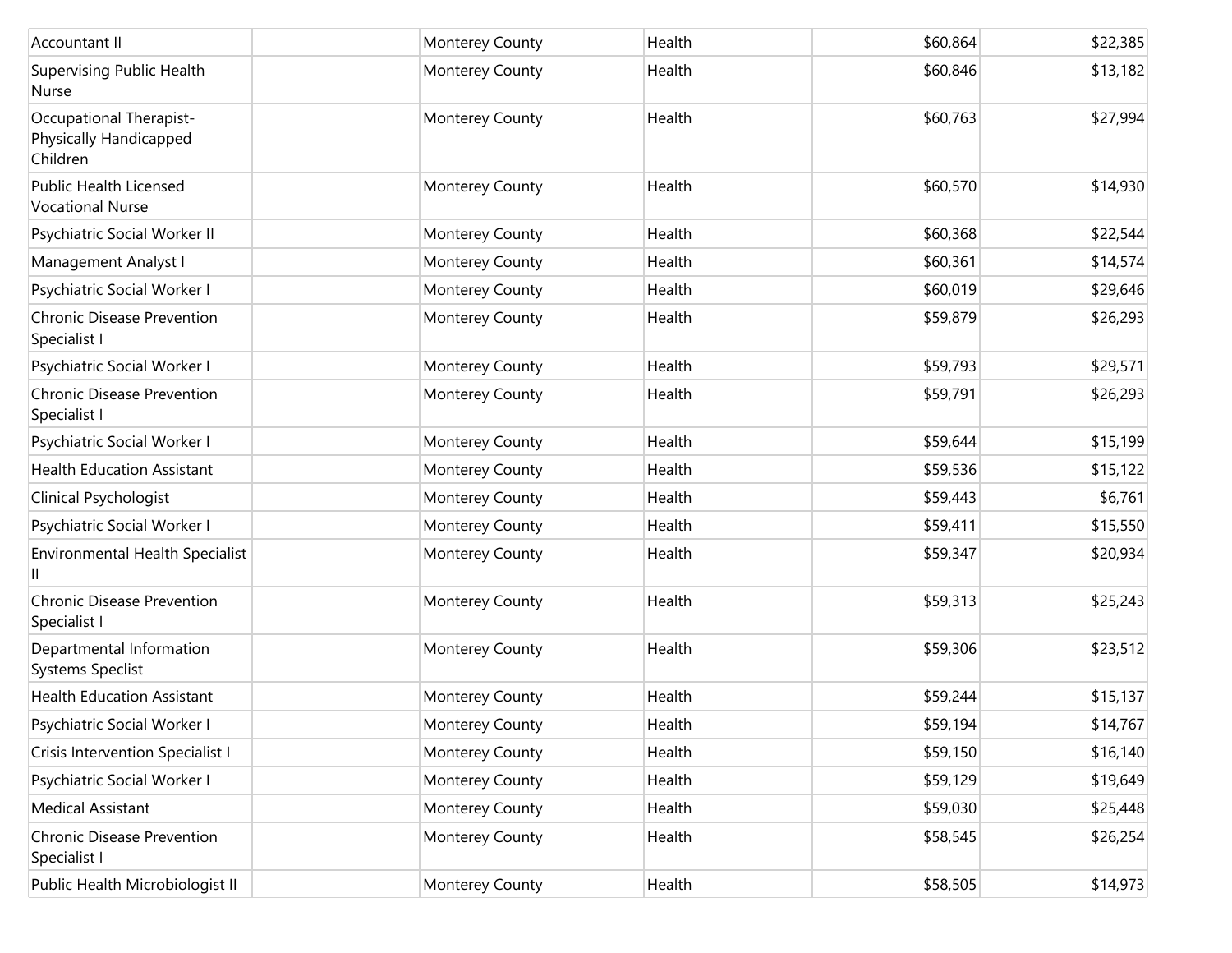| Psychiatric Social Worker I                              | Monterey County | Health | \$58,472 | \$14,871 |
|----------------------------------------------------------|-----------------|--------|----------|----------|
| <b>Supervising Patient Services</b><br>Representative    | Monterey County | Health | \$58,399 | \$16,818 |
| Management Analyst I                                     | Monterey County | Health | \$58,320 | \$26,053 |
| <b>Public Health Licensed</b><br><b>Vocational Nurse</b> | Monterey County | Health | \$58,108 | \$27,504 |
| Public Health Licensed<br><b>Vocational Nurse</b>        | Monterey County | Health | \$58,104 | \$14,930 |
| <b>Chronic Disease Prevention</b><br>Specialist II       | Monterey County | Health | \$58,075 | \$15,059 |
| Psychiatric Social Worker I                              | Monterey County | Health | \$58,050 | \$14,702 |
| <b>Public Health Licensed</b><br><b>Vocational Nurse</b> | Monterey County | Health | \$58,006 | \$26,102 |
| <b>Chronic Disease Prevention</b><br>Specialist I        | Monterey County | Health | \$57,893 | \$26,512 |
| Psychiatric Social Worker I                              | Monterey County | Health | \$57,707 | \$27,664 |
| Psychiatric Social Worker I                              | Monterey County | Health | \$57,651 | \$28,914 |
| Departmental Information<br><b>Systems Speclist</b>      | Monterey County | Health | \$57,491 | \$26,172 |
| Psychiatric Social Worker I                              | Monterey County | Health | \$57,488 | \$21,906 |
| Psychiatric Social Worker I                              | Monterey County | Health | \$57,425 | \$14,626 |
| <b>Chronic Disease Prevention</b><br>Specialist I        | Monterey County | Health | \$57,115 | \$14,980 |
| Social Worker III                                        | Monterey County | Health | \$57,081 | \$14,838 |
| Senior Psychiatric Social<br>Worker                      | Monterey County | Health | \$56,976 | \$15,319 |
| <b>Chronic Disease Prevention</b><br>Specialist I        | Monterey County | Health | \$56,928 | \$21,652 |
| Psychiatric Social Worker I                              | Monterey County | Health | \$56,753 | \$14,601 |
| <b>Supervising Patient Services</b><br>Representative    | Monterey County | Health | \$56,619 | \$26,112 |
| Clinic Office Supervisor                                 | Monterey County | Health | \$56,534 | \$7,075  |
| <b>Supervising Patient Services</b><br>Representative    | Monterey County | Health | \$56,399 | \$14,966 |
| Public Health Nurse II                                   | Monterey County | Health | \$56,317 | \$15,243 |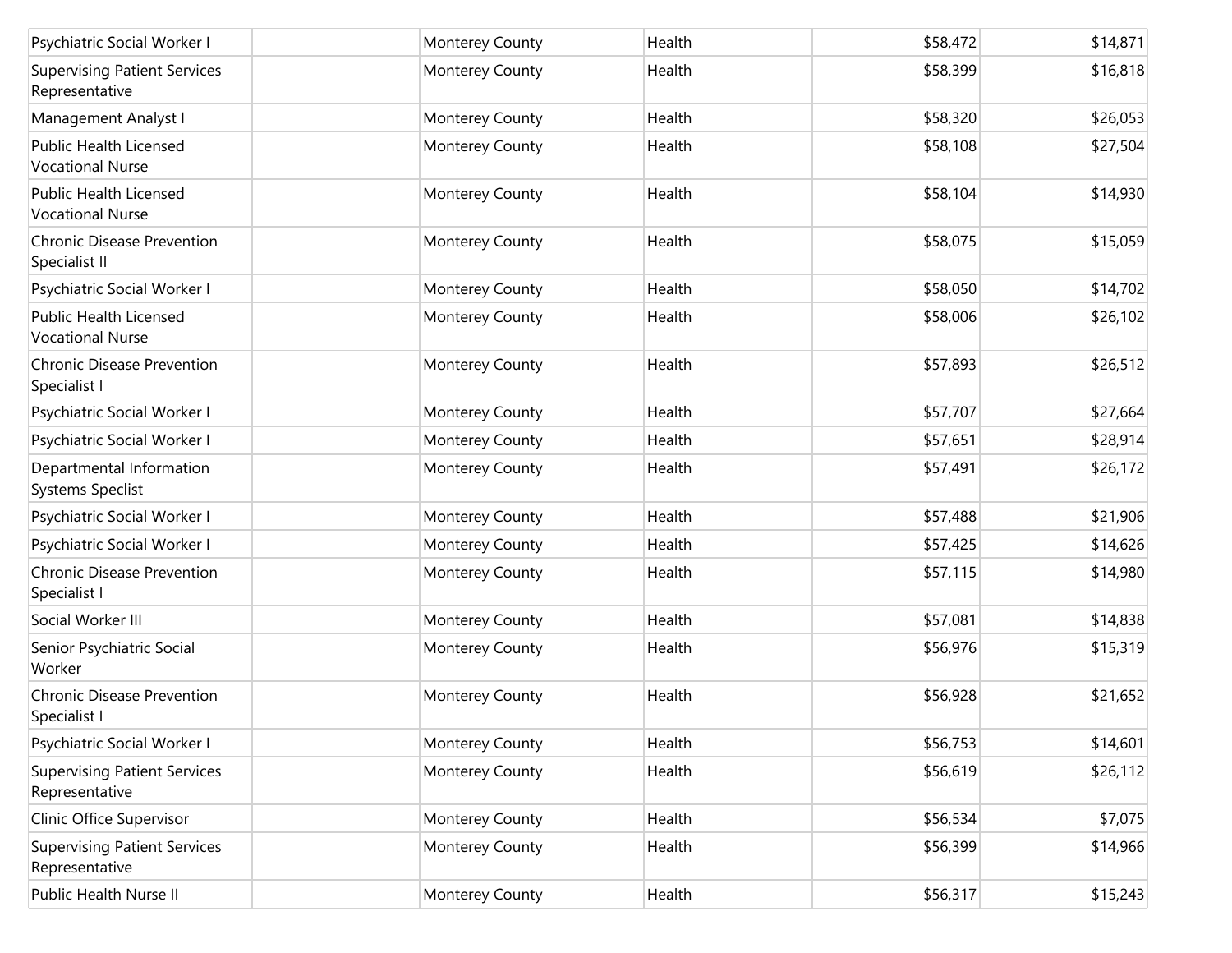| Clinic Office Supervisor                               | Monterey County | Health | \$56,269 | \$25,968 |
|--------------------------------------------------------|-----------------|--------|----------|----------|
| Psychiatric Social Worker I                            | Monterey County | Health | \$56,010 | \$14,691 |
| Public Health Licensed<br><b>Vocational Nurse</b>      | Monterey County | Health | \$55,986 | \$27,009 |
| Senior Animal Control Officer                          | Monterey County | Health | \$55,829 | \$14,079 |
| Patient Services Representative<br>Ш                   | Monterey County | Health | \$55,747 | \$24,579 |
| Psychiatric Social Worker I                            | Monterey County | Health | \$55,747 | \$7,107  |
| Chronic Disease Prevention<br>Specialist I             | Monterey County | Health | \$55,591 | \$25,850 |
| <b>Behavioral Health Group</b><br>Counselor II         | Monterey County | Health | \$55,589 | \$30,082 |
| Chronic Disease Prevention<br>Specialist I             | Monterey County | Health | \$55,400 | \$25,837 |
| <b>Supervising Patient Account</b><br>Representative   | Monterey County | Health | \$55,373 | \$14,786 |
| <b>Behavioral Health Group</b><br>Counselor II         | Monterey County | Health | \$55,344 | \$14,703 |
| Patient Services Representative<br>Ш                   | Monterey County | Health | \$55,305 | \$24,612 |
| Psychiatric Social Worker I                            | Monterey County | Health | \$55,302 | \$25,587 |
| Psychiatric Social Worker I                            | Monterey County | Health | \$55,275 | \$21,673 |
| <b>Chronic Disease Prevention</b><br>Specialist I      | Monterey County | Health | \$55,246 | \$25,809 |
| Chronic Disease Prevention<br>Specialist I             | Monterey County | Health | \$55,083 | \$14,678 |
| Chronic Disease Prevention<br>Specialist I             | Monterey County | Health | \$54,809 | \$25,848 |
| Chronic Disease Prevention<br>Specialist I             | Monterey County | Health | \$54,764 | \$21,560 |
| <b>Supervising Patient Account</b><br>Representative   | Monterey County | Health | \$54,725 | \$27,276 |
| Psychiatric Social Worker I                            | Monterey County | Health | \$54,540 | \$24,138 |
| Psychiatric Social Worker I                            | Monterey County | Health | \$54,493 | \$21,541 |
| Departmental Information<br><b>Systems Coordinator</b> | Monterey County | Health | \$54,449 | \$25,948 |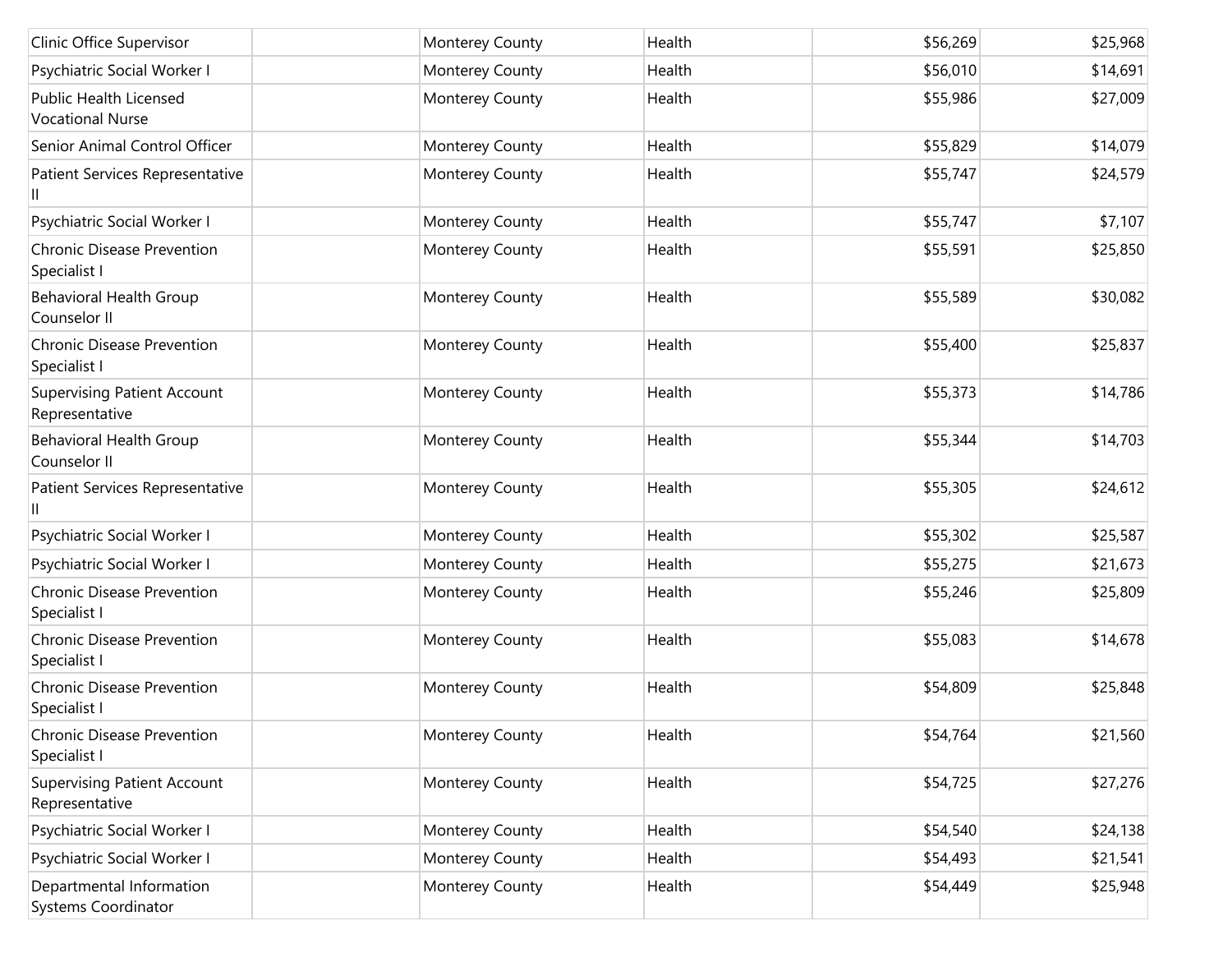| Chronic Disease Prevention<br>Specialist I               | Monterey County        | Health | \$54,430 | \$25,851 |
|----------------------------------------------------------|------------------------|--------|----------|----------|
| Departmental Information<br>Systems Coordinator          | Monterey County        | Health | \$54,383 | \$25,621 |
| <b>Medical Assistant</b>                                 | Monterey County        | Health | \$53,985 | \$24,460 |
| <b>Chronic Disease Prevention</b><br>Specialist I        | Monterey County        | Health | \$53,970 | \$25,775 |
| Psychiatric Social Worker I                              | Monterey County        | Health | \$53,917 | \$22,420 |
| Clinic Office Supervisor                                 | Monterey County        | Health | \$53,895 | \$25,955 |
| <b>Chronic Disease Prevention</b><br>Specialist I        | Monterey County        | Health | \$53,819 | \$25,883 |
| Psychiatric Social Worker II                             | Monterey County        | Health | \$53,767 | \$28,128 |
| <b>Building Maintenance Worker</b>                       | Monterey County        | Health | \$53,542 | \$21,292 |
| <b>Chronic Disease Prevention</b><br>Specialist I        | Monterey County        | Health | \$53,512 | \$22,238 |
| Clinic Office Supervisor                                 | Monterey County        | Health | \$53,477 | \$25,762 |
| <b>Chronic Disease Prevention</b><br>Specialist I        | Monterey County        | Health | \$53,413 | \$26,019 |
| Psychiatric Social Worker I                              | Monterey County        | Health | \$53,372 | \$14,385 |
| Ca Children's Services Case<br>Worker III                | Monterey County        | Health | \$53,190 | \$14,474 |
| Psychiatric Social Worker I                              | Monterey County        | Health | \$53,178 | \$21,984 |
| Accountant II                                            | Monterey County        | Health | \$53,100 | \$14,445 |
| <b>Building Maintenance Worker</b>                       | Monterey County        | Health | \$52,651 | \$21,284 |
| <b>Public Health Licensed</b><br><b>Vocational Nurse</b> | Monterey County        | Health | \$52,046 | \$26,135 |
| Social Worker III                                        | Monterey County        | Health | \$51,978 | \$25,349 |
| Accounting Technician                                    | <b>Monterey County</b> | Health | \$51,932 | \$21,316 |
| Chronic Disease Prevention<br>Specialist I               | Monterey County        | Health | \$51,819 | \$25,399 |
| Supervising Office Assistant II                          | Monterey County        | Health | \$51,735 | \$21,251 |
| Animal Control Officer                                   | Monterey County        | Health | \$51,509 | \$20,473 |
| Psychiatric Social Worker I                              | Monterey County        | Health | \$51,401 | \$17,325 |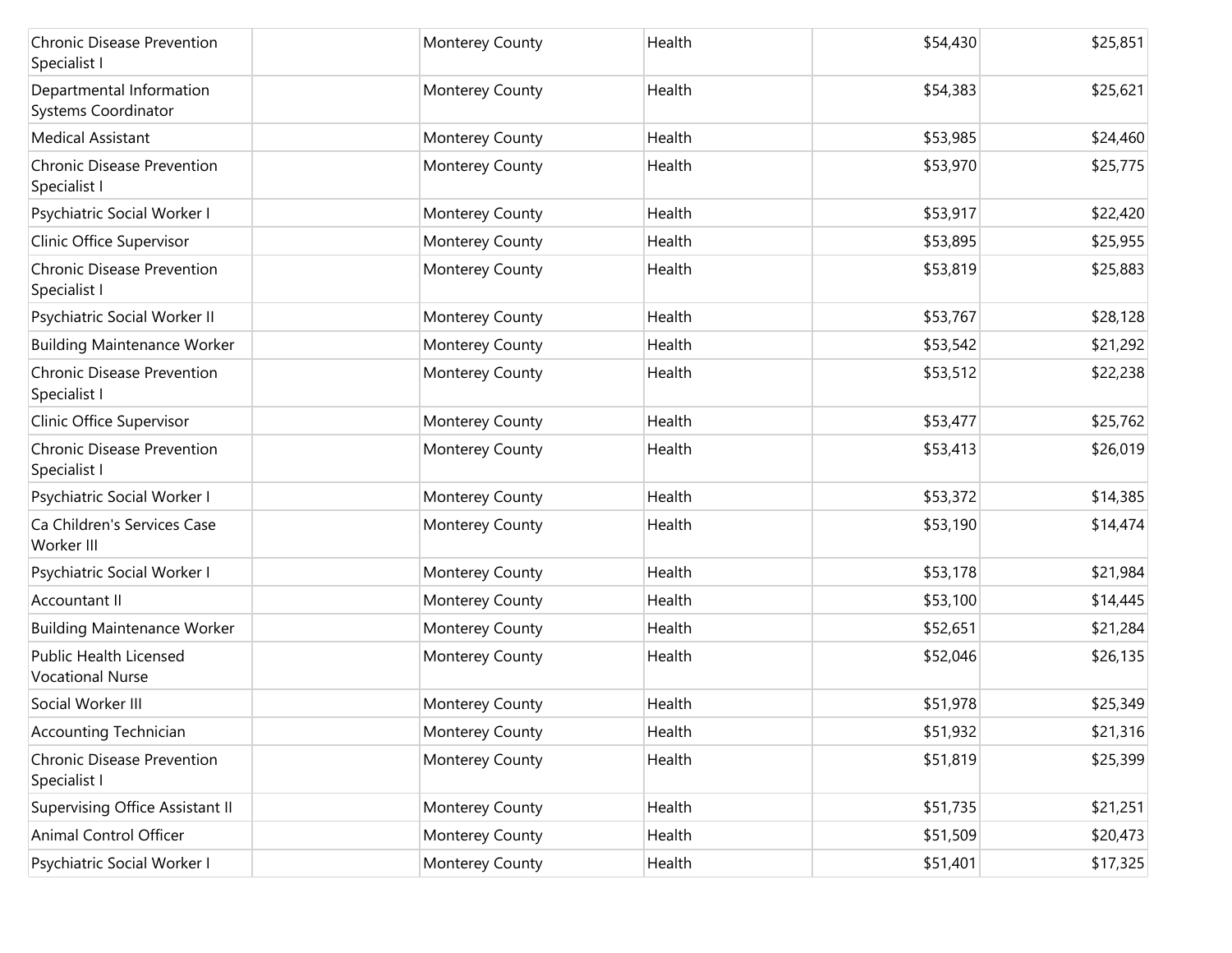| Patient Services Representative                                      | Monterey County | Health | \$51,398 | \$24,615 |
|----------------------------------------------------------------------|-----------------|--------|----------|----------|
| Accountant II                                                        | Monterey County | Health | \$51,325 | \$14,289 |
| <b>Accounting Technician</b>                                         | Monterey County | Health | \$51,314 | \$14,216 |
| Psychiatric Social Worker I                                          | Monterey County | Health | \$51,273 | \$21,635 |
| Personnel Technician-<br>Confidential                                | Monterey County | Health | \$51,176 | \$25,360 |
| Psychiatric Social Worker I                                          | Monterey County | Health | \$51,171 | \$15,013 |
| Senior Secretary                                                     | Monterey County | Health | \$51,131 | \$14,169 |
| Departmental Information<br>Systems Speclist                         | Monterey County | Health | \$51,071 | \$24,969 |
| Ca Children's Services Case<br>Worker II                             | Monterey County | Health | \$51,022 | \$14,117 |
| Supervising Office Assistant I                                       | Monterey County | Health | \$50,933 | \$25,648 |
| Chronic Disease Prevention<br>Specialist I                           | Monterey County | Health | \$50,899 | \$14,086 |
| Social Worker III                                                    | Monterey County | Health | \$50,783 | \$25,358 |
| Ca Children's Services Case<br>Worker II                             | Monterey County | Health | \$50,663 | \$25,289 |
| Ca Children's Services Case<br>Worker II                             | Monterey County | Health | \$50,650 | \$25,289 |
| <b>Chronic Disease Prevention</b><br>Specialist I                    | Monterey County | Health | \$50,604 | \$25,325 |
| Departmental Information<br>Systems Speclist                         | Monterey County | Health | \$50,583 | \$13,943 |
| Social Worker III                                                    | Monterey County | Health | \$50,580 | \$21,869 |
| <b>Occupational Therapist-</b><br>Physically Handicapped<br>Children | Monterey County | Health | \$50,570 | \$9,557  |
| Senior Animal Care Technician                                        | Monterey County | Health | \$50,528 | \$21,075 |
| Senior Secretary                                                     | Monterey County | Health | \$50,495 | \$22,215 |
| Psychiatric Social Worker I                                          | Monterey County | Health | \$50,072 | \$15,416 |
| Ca Children's Services Case<br>Worker II                             | Monterey County | Health | \$50,034 | \$25,289 |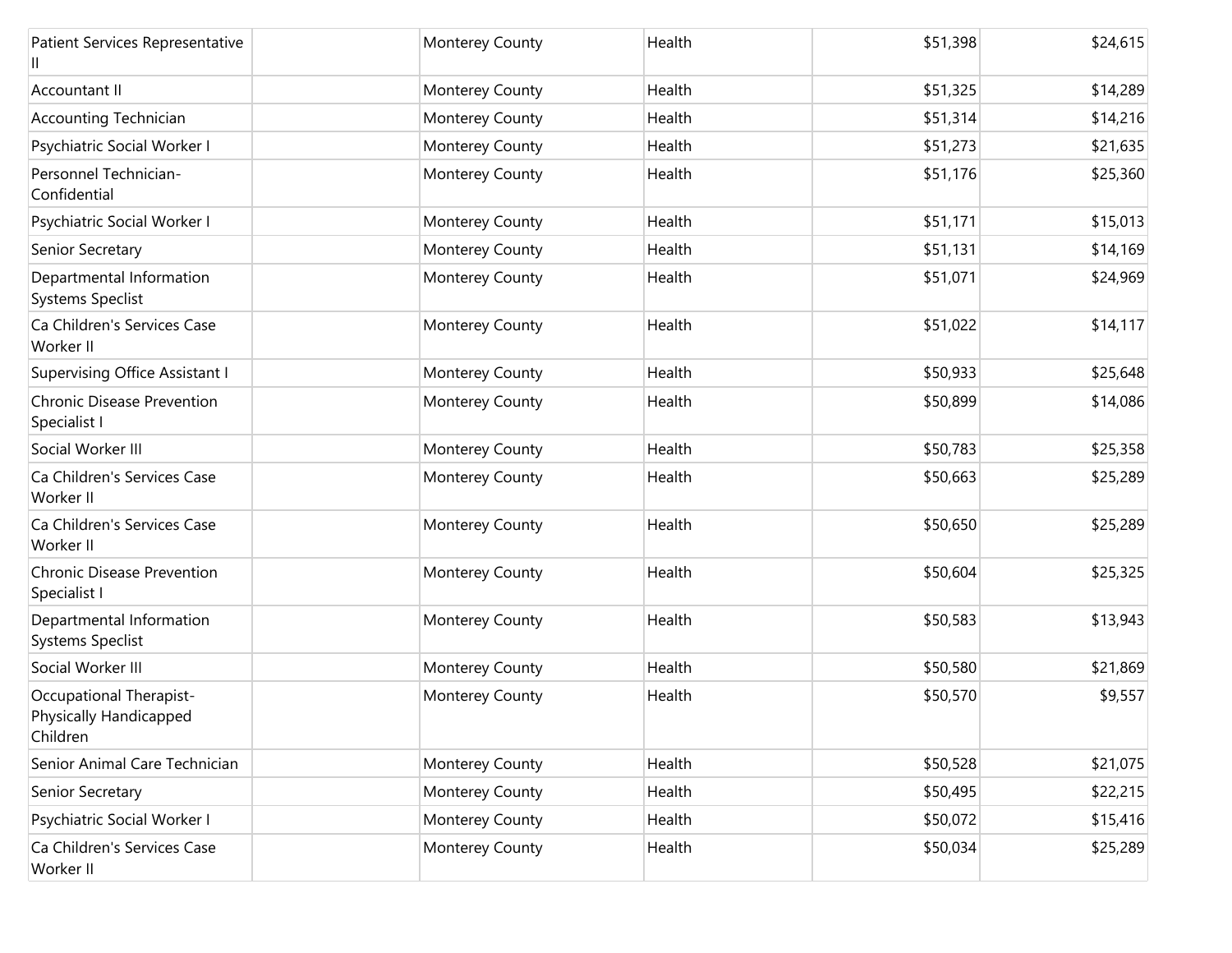| <b>Environmental Health Specialist</b>            | Monterey County | Health | \$49,865 | \$19,437 |
|---------------------------------------------------|-----------------|--------|----------|----------|
| Senior Account Clerk                              | Monterey County | Health | \$49,861 | \$30,561 |
| Accounting Technician                             | Monterey County | Health | \$49,749 | \$25,104 |
| Public Health Licensed<br><b>Vocational Nurse</b> | Monterey County | Health | \$49,663 | \$5,912  |
| Psychiatric Social Worker II                      | Monterey County | Health | \$49,620 | \$5,813  |
| Patient Services Representative                   | Monterey County | Health | \$49,512 | \$20,435 |
| <b>Chronic Disease Prevention</b><br>Specialist I | Monterey County | Health | \$49,473 | \$25,365 |
| Patient Account Representative                    | Monterey County | Health | \$49,398 | \$20,668 |
| Psychiatric Social Worker I                       | Monterey County | Health | \$49,366 | \$22,199 |
| <b>Chronic Disease Prevention</b><br>Specialist I | Monterey County | Health | \$49,365 | \$25,123 |
| Administrative Secretary-<br>Confidential         | Monterey County | Health | \$49,072 | \$12,408 |
| Senior Secretary                                  | Monterey County | Health | \$48,874 | \$20,925 |
| Laboratory Assistant                              | Monterey County | Health | \$48,790 | \$13,469 |
| Social Worker III                                 | Monterey County | Health | \$48,602 | \$13,928 |
| Personnel Technician-<br>Confidential             | Monterey County | Health | \$48,585 | \$13,791 |
| Psychiatric Social Worker I                       | Monterey County | Health | \$48,387 | \$21,726 |
| Patient Services Representative                   | Monterey County | Health | \$48,303 | \$24,615 |
| Psychiatric Social Worker I                       | Monterey County | Health | \$47,930 | \$16,789 |
| Principal Office Assistant                        | Monterey County | Health | \$47,928 | \$17,834 |
| <b>Medical Assistant</b>                          | Monterey County | Health | \$47,924 | \$24,544 |
| Patient Services Representative<br>Ш              | Monterey County | Health | \$47,768 | \$20,420 |
| Accountant I                                      | Monterey County | Health | \$47,672 | \$14,185 |
| Principal Office Assistant                        | Monterey County | Health | \$47,499 | \$24,944 |
| Senior Account Clerk                              | Monterey County | Health | \$47,421 | \$24,837 |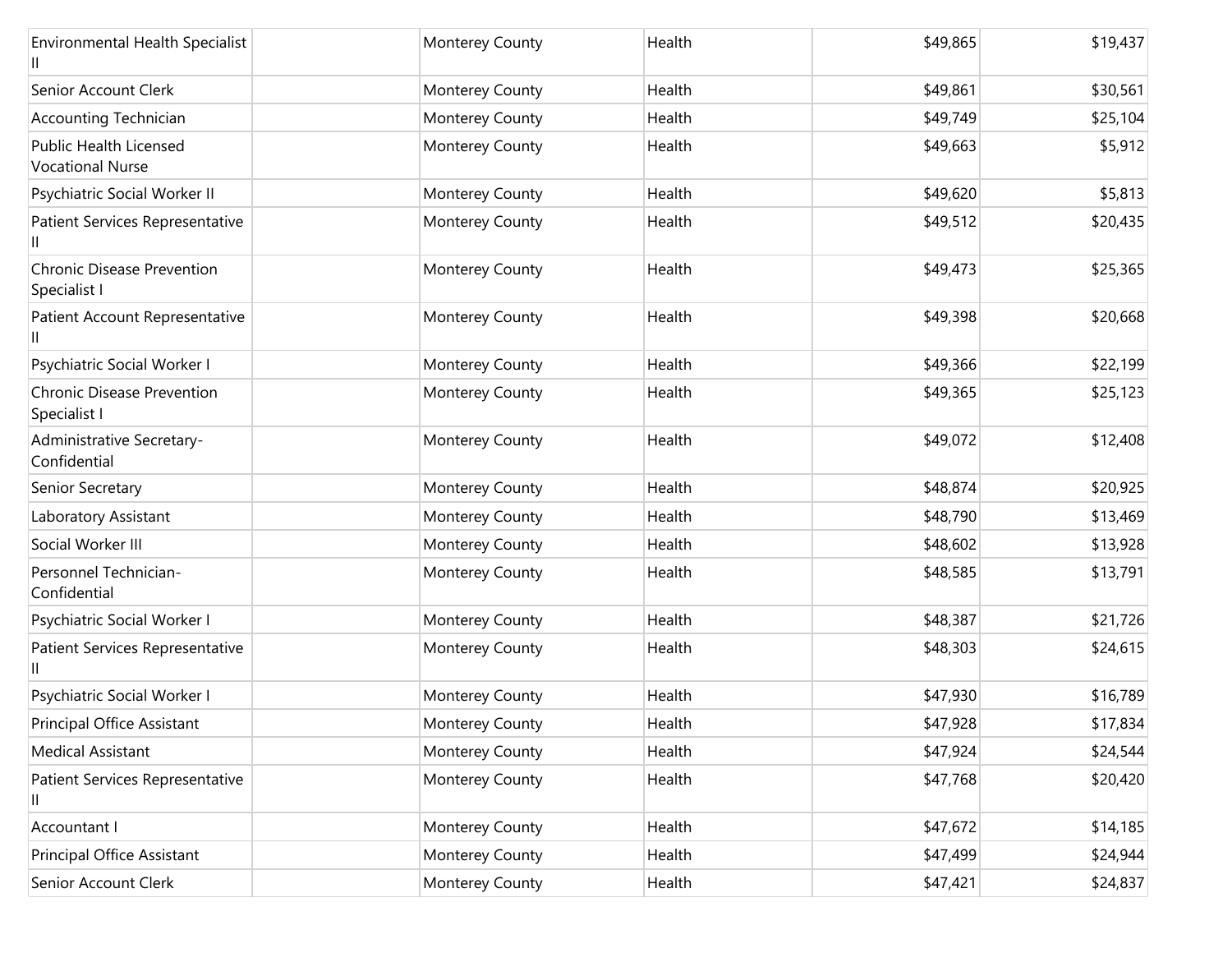| Patient Account Representative              | Monterey County | Health | \$47,320 | \$12,496 |
|---------------------------------------------|-----------------|--------|----------|----------|
| Principal Office Assistant                  | Monterey County | Health | \$47,265 | \$13,649 |
| Psychiatric Social Worker I                 | Monterey County | Health | \$47,221 | \$24,377 |
| <b>Medical Assistant</b>                    | Monterey County | Health | \$47,117 | \$20,364 |
| Patient Services Representative             | Monterey County | Health | \$46,970 | \$24,561 |
| Senior Account Clerk                        | Monterey County | Health | \$46,969 | \$24,813 |
| Patient Account Representative              | Monterey County | Health | \$46,923 | \$21,754 |
| <b>Medical Assistant</b>                    | Monterey County | Health | \$46,693 | \$13,954 |
| Patient Services Representative<br>Ш        | Monterey County | Health | \$46,683 | \$24,790 |
| Patient Services Representative             | Monterey County | Health | \$46,546 | \$20,420 |
| Patient Account Representative<br>Ш         | Monterey County | Health | \$46,483 | \$24,244 |
| <b>Medical Assistant</b>                    | Monterey County | Health | \$46,454 | \$24,431 |
| Psychiatric Social Worker I                 | Monterey County | Health | \$46,449 | \$18,645 |
| Social Worker III                           | Monterey County | Health | \$46,370 | \$23,281 |
| <b>Medical Assistant</b>                    | Monterey County | Health | \$46,358 | \$24,544 |
| <b>Medical Assistant</b>                    | Monterey County | Health | \$46,262 | \$24,544 |
| <b>Medical Assistant</b>                    | Monterey County | Health | \$46,234 | \$20,364 |
| <b>Medical Assistant</b>                    | Monterey County | Health | \$46,183 | \$24,544 |
| Patient Account Representative<br>Ш         | Monterey County | Health | \$46,146 | \$24,776 |
| Patient Services Representative<br>Ш        | Monterey County | Health | \$46,141 | \$24,615 |
| Patient Services Representative<br>Ш        | Monterey County | Health | \$46,137 | \$24,615 |
| Chronic Disease Prevention<br>Specialist II | Monterey County | Health | \$46,103 | \$13,301 |
| Chronic Disease Prevention<br>Specialist I  | Monterey County | Health | \$45,951 | \$20,512 |
| Psychiatric Social Worker I                 | Monterey County | Health | \$45,918 | \$6,049  |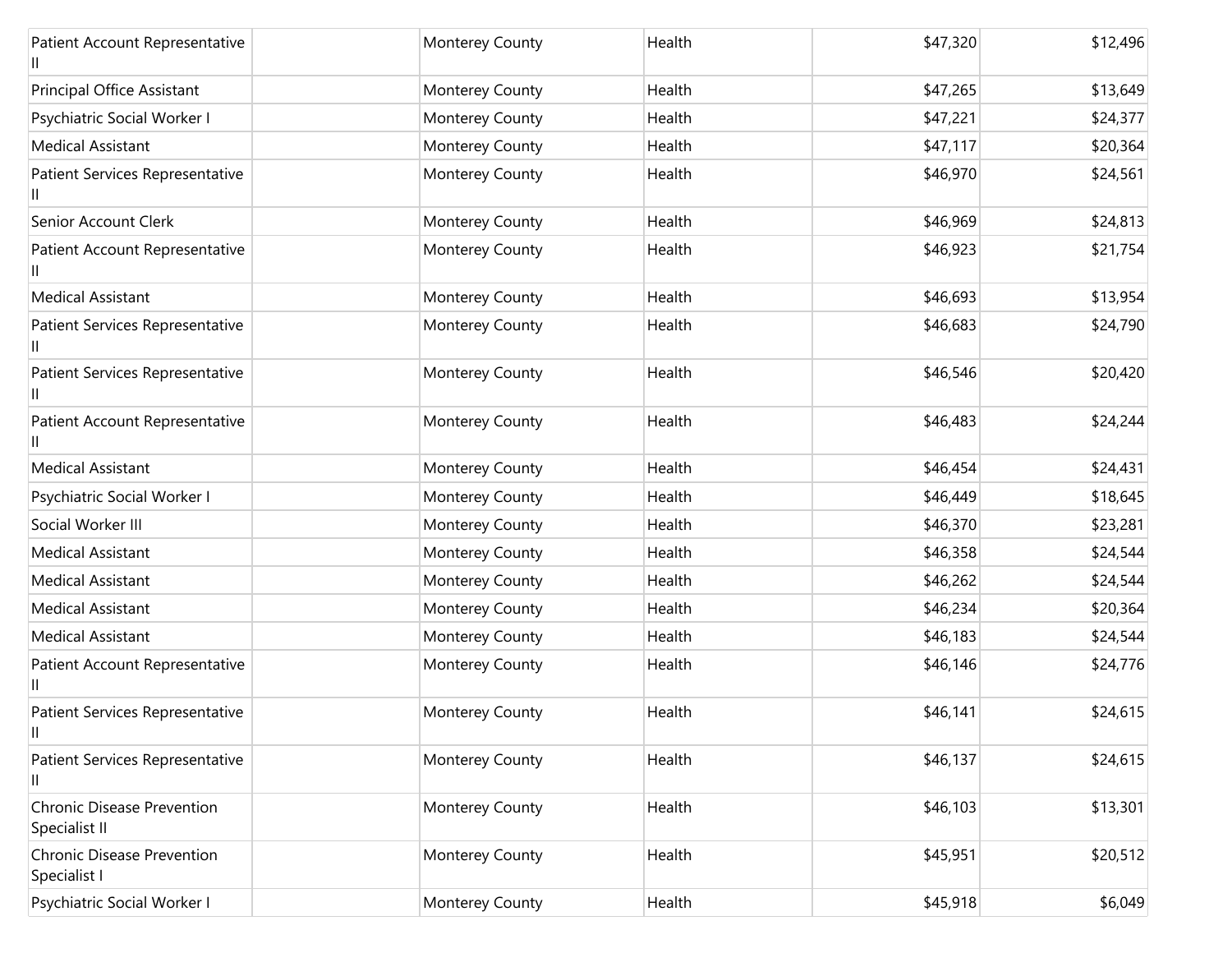| Patient Services Representative                          | Monterey County | Health | \$45,895 | \$13,443 |
|----------------------------------------------------------|-----------------|--------|----------|----------|
| <b>Medical Assistant</b>                                 | Monterey County | Health | \$45,857 | \$24,544 |
| <b>Medical Assistant</b>                                 | Monterey County | Health | \$45,838 | \$13,372 |
| Patient Services Representative<br>Ш                     | Monterey County | Health | \$45,824 | \$13,443 |
| Patient Account Representative                           | Monterey County | Health | \$45,820 | \$13,552 |
| Patient Account Representative                           | Monterey County | Health | \$45,740 | \$13,552 |
| <b>Medical Assistant</b>                                 | Monterey County | Health | \$45,713 | \$24,544 |
| <b>Public Health Licensed</b><br><b>Vocational Nurse</b> | Monterey County | Health | \$45,587 | \$21,352 |
| <b>Nurse Practitioner II</b>                             | Monterey County | Health | \$45,577 | \$0      |
| <b>Medical Assistant</b>                                 | Monterey County | Health | \$45,570 | \$23,591 |
| Patient Services Representative                          | Monterey County | Health | \$45,542 | \$24,615 |
| Principal Office Assistant                               | Monterey County | Health | \$45,478 | \$21,518 |
| Secretary                                                | Monterey County | Health | \$45,376 | \$13,490 |
| Animal Control Officer                                   | Monterey County | Health | \$45,362 | \$13,093 |
| Patient Services Representative<br>Ш                     | Monterey County | Health | \$45,308 | \$21,884 |
| Patient Services Representative                          | Monterey County | Health | \$45,305 | \$24,615 |
| Patient Services Representative<br>Ш                     | Monterey County | Health | \$45,249 | \$22,509 |
| Senior Account Clerk                                     | Monterey County | Health | \$45,218 | \$13,542 |
| Public Health Nurse II                                   | Monterey County | Health | \$45,214 | \$10,848 |
| <b>Medical Assistant</b>                                 | Monterey County | Health | \$45,185 | \$13,372 |
| Chronic Disease Prevention<br>Specialist I               | Monterey County | Health | \$45,171 | \$12,201 |
| Patient Services Representative<br>Ш                     | Monterey County | Health | \$45,128 | \$14,039 |
| <b>Medical Assistant</b>                                 | Monterey County | Health | \$45,107 | \$24,544 |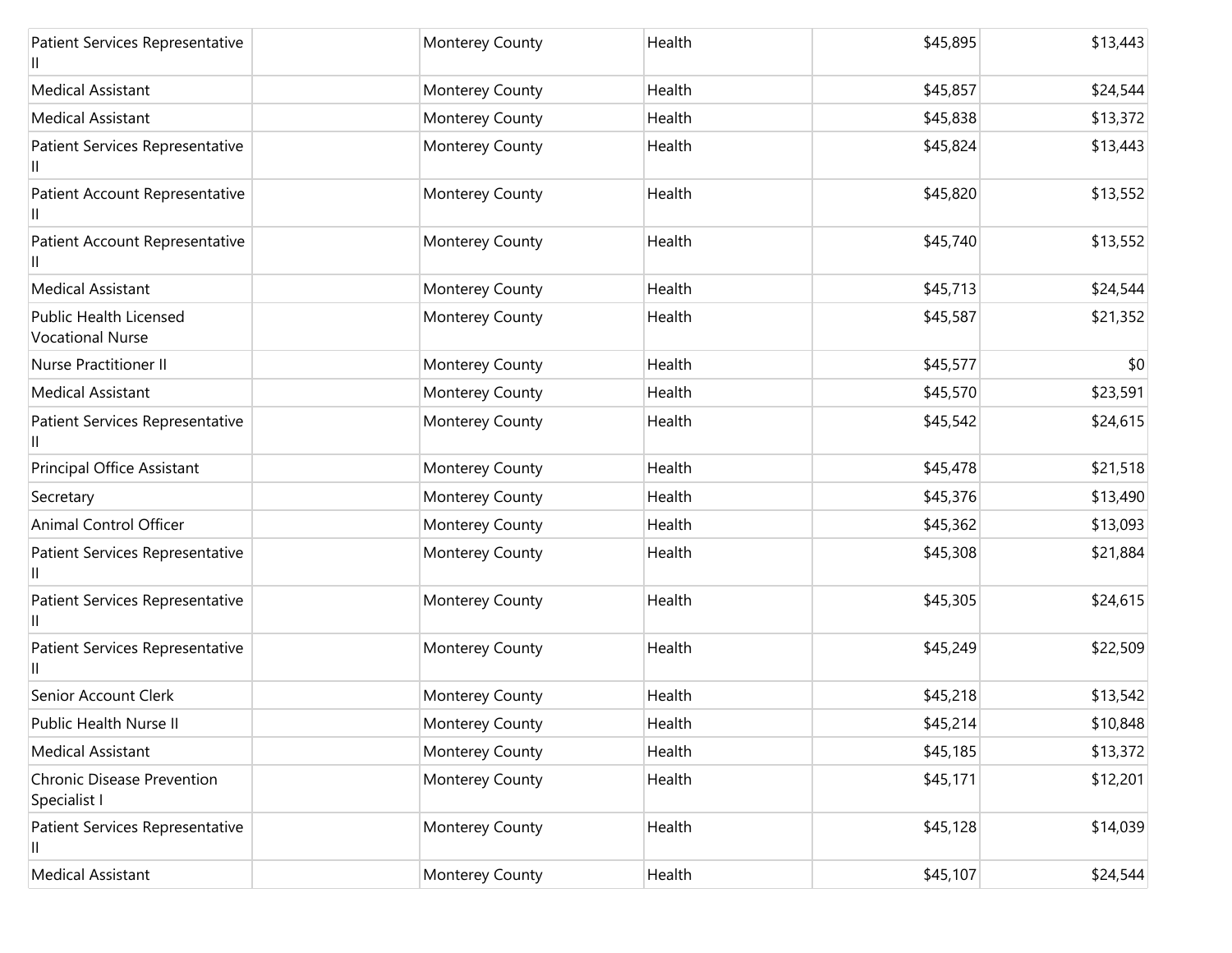| Patient Account Representative       | Monterey County | Health | \$45,058 | \$24,714 |
|--------------------------------------|-----------------|--------|----------|----------|
| Patient Services Representative<br>Ш | Monterey County | Health | \$45,049 | \$24,606 |
| <b>Medical Assistant</b>             | Monterey County | Health | \$44,964 | \$20,364 |
| Patient Services Representative      | Monterey County | Health | \$44,960 | \$24,615 |
| Patient Services Representative<br>Ш | Monterey County | Health | \$44,918 | \$24,615 |
| Patient Services Representative      | Monterey County | Health | \$44,910 | \$20,435 |
| Patient Services Representative<br>Ш | Monterey County | Health | \$44,906 | \$24,615 |
| Patient Services Representative      | Monterey County | Health | \$44,815 | \$13,443 |
| Patient Services Representative<br>Ш | Monterey County | Health | \$44,797 | \$20,435 |
| <b>Medical Assistant</b>             | Monterey County | Health | \$44,780 | \$13,381 |
| Patient Services Representative<br>Ш | Monterey County | Health | \$44,726 | \$13,443 |
| <b>Medical Assistant</b>             | Monterey County | Health | \$44,714 | \$13,411 |
| <b>Medical Assistant</b>             | Monterey County | Health | \$44,710 | \$20,364 |
| <b>Medical Assistant</b>             | Monterey County | Health | \$44,702 | \$24,544 |
| <b>Medical Assistant</b>             | Monterey County | Health | \$44,691 | \$24,544 |
| Medical Record Technician I          | Monterey County | Health | \$44,682 | \$5,826  |
| Patient Services Representative      | Monterey County | Health | \$44,663 | \$13,466 |
| Patient Services Representative<br>Ш | Monterey County | Health | \$44,592 | \$13,395 |
| Patient Services Representative<br>Ш | Monterey County | Health | \$44,524 | \$14,396 |
| <b>Medical Assistant</b>             | Monterey County | Health | \$44,451 | \$13,270 |
| Patient Services Representative<br>Ш | Monterey County | Health | \$44,437 | \$13,443 |
| Patient Services Representative<br>Ш | Monterey County | Health | \$44,435 | \$24,491 |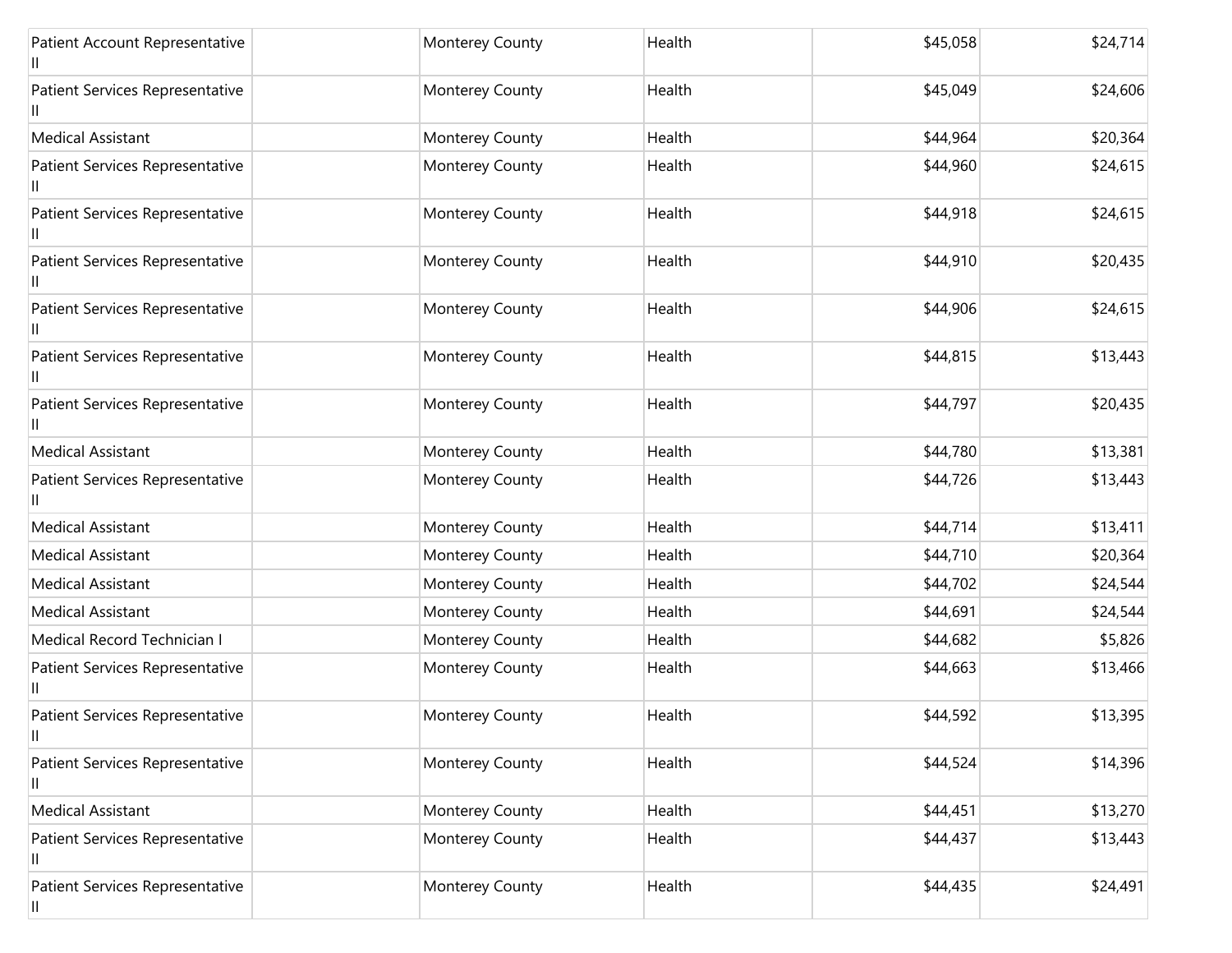| Psychiatric Social Worker I                              | Monterey County | Health | \$44,422 | \$11,060 |
|----------------------------------------------------------|-----------------|--------|----------|----------|
| Patient Services Representative<br>Ш                     | Monterey County | Health | \$44,407 | \$24,615 |
| <b>Environmental Health Specialist</b>                   | Monterey County | Health | \$44,398 | \$21,548 |
| <b>Public Health Licensed</b><br><b>Vocational Nurse</b> | Monterey County | Health | \$44,387 | \$15,469 |
| Patient Services Representative<br>Ш                     | Monterey County | Health | \$44,345 | \$24,615 |
| Patient Services Representative                          | Monterey County | Health | \$44,144 | \$13,443 |
| <b>Medical Assistant</b>                                 | Monterey County | Health | \$44,122 | \$13,372 |
| Personnel Technician-<br>Confidential                    | Monterey County | Health | \$44,107 | \$13,330 |
| <b>Health Education Assistant</b>                        | Monterey County | Health | \$44,090 | \$24,214 |
| <b>Medical Assistant</b>                                 | Monterey County | Health | \$44,024 | \$20,161 |
| Patient Account Representative<br>Ш                      | Monterey County | Health | \$43,904 | \$20,370 |
| Patient Services Representative                          | Monterey County | Health | \$43,894 | \$14,109 |
| Office Assistant III                                     | Monterey County | Health | \$43,836 | \$20,260 |
| Contract Physician                                       | Monterey County | Health | \$43,799 | \$0      |
| <b>Medical Assistant</b>                                 | Monterey County | Health | \$43,785 | \$24,544 |
| <b>Medical Assistant</b>                                 | Monterey County | Health | \$43,696 | \$24,516 |
| Departmental Information<br><b>Systems Speclist</b>      | Monterey County | Health | \$43,588 | \$24,511 |
| Office Assistant III                                     | Monterey County | Health | \$43,573 | \$13,284 |
| Patient Services Representative<br>Ш.                    | Monterey County | Health | \$43,498 | \$13,252 |
| <b>Behavioral Health Aide</b>                            | Monterey County | Health | \$43,475 | \$13,182 |
| Patient Services Representative<br>Ш                     | Monterey County | Health | \$43,462 | \$13,319 |
| Patient Account Representative<br>Ш                      | Monterey County | Health | \$43,461 | \$20,255 |
| Community Service Aide IV                                | Monterey County | Health | \$43,439 | \$20,132 |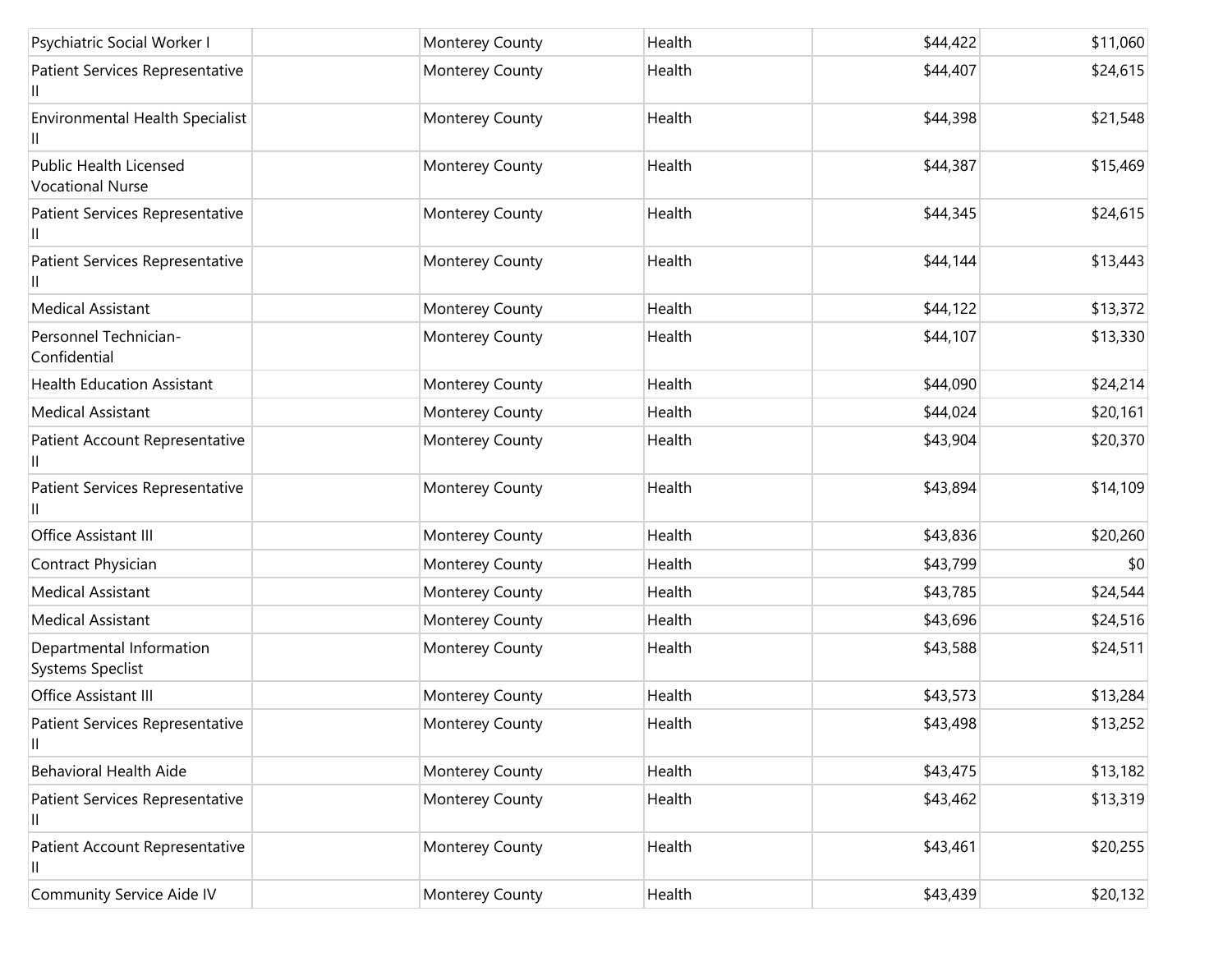| <b>Medical Assistant</b>                          | Monterey County | Health | \$43,347 | \$20,252 |
|---------------------------------------------------|-----------------|--------|----------|----------|
| <b>Medical Assistant</b>                          | Monterey County | Health | \$43,192 | \$24,411 |
| <b>Medical Assistant</b>                          | Monterey County | Health | \$43,171 | \$13,788 |
| Office Assistant III                              | Monterey County | Health | \$43,154 | \$24,456 |
| Social Worker III                                 | Monterey County | Health | \$43,039 | \$12,766 |
| Office Assistant III                              | Monterey County | Health | \$42,953 | \$20,276 |
| Patient Services Representative                   | Monterey County | Health | \$42,952 | \$24,455 |
| <b>Behavioral Health Aide</b>                     | Monterey County | Health | \$42,910 | \$24,354 |
| Psychiatric Social Worker II                      | Monterey County | Health | \$42,869 | \$19,558 |
| <b>Medical Assistant</b>                          | Monterey County | Health | \$42,860 | \$15,016 |
| Office Assistant III                              | Monterey County | Health | \$42,827 | \$24,456 |
| Office Assistant III                              | Monterey County | Health | \$42,653 | \$24,392 |
| <b>Community Service Aide IV</b>                  | Monterey County | Health | \$42,542 | \$20,761 |
| Ca Children's Services Case<br>Worker II          | Monterey County | Health | \$42,271 | \$14,000 |
| <b>Medical Assistant</b>                          | Monterey County | Health | \$42,254 | \$20,068 |
| Office Assistant III                              | Monterey County | Health | \$42,157 | \$13,160 |
| Office Assistant III                              | Monterey County | Health | \$42,097 | \$13,080 |
| <b>Chronic Disease Prevention</b><br>Specialist I | Monterey County | Health | \$42,049 | \$4,639  |
| Office Assistant III                              | Monterey County | Health | \$41,998 | \$13,160 |
| Psychiatric Social Worker I                       | Monterey County | Health | \$41,976 | \$11,725 |
| Senior Clinic Nurse                               | Monterey County | Health | \$41,916 | \$0      |
| Patient Account Representative<br>Ш               | Monterey County | Health | \$41,592 | \$24,247 |
| <b>Medical Assistant</b>                          | Monterey County | Health | \$41,327 | \$19,606 |
| <b>Environmental Health</b><br>Technician         | Monterey County | Health | \$41,308 | \$19,962 |
| Patient Services Representative<br>Ш              | Monterey County | Health | \$41,208 | \$24,217 |
| <b>Medical Assistant</b>                          | Monterey County | Health | \$41,201 | \$13,000 |
| Animal Care Technician I                          | Monterey County | Health | \$41,156 | \$12,943 |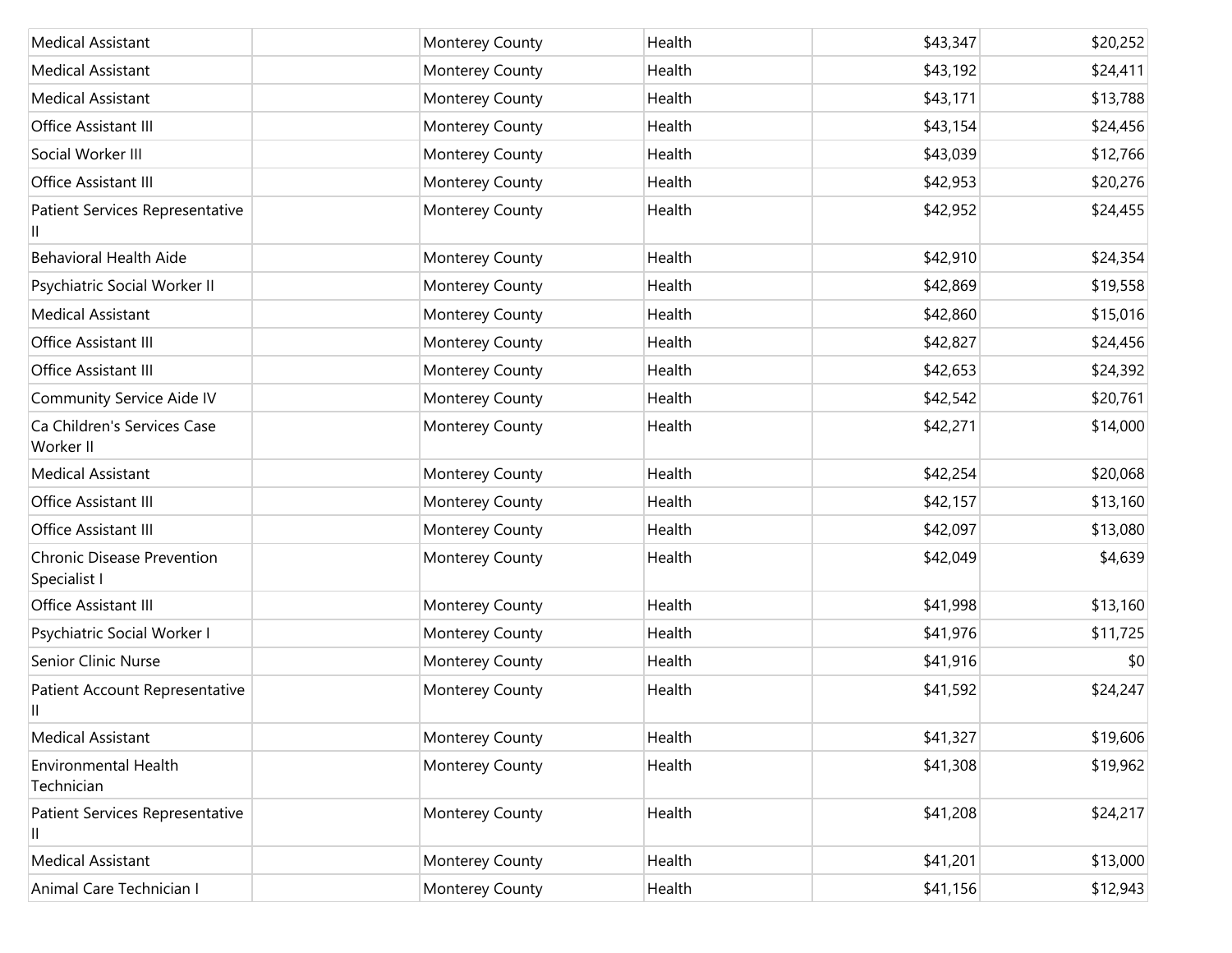| <b>Medical Assistant</b>                         | Monterey County | Health | \$41,127 | \$12,167 |
|--------------------------------------------------|-----------------|--------|----------|----------|
| Animal Care Technician I                         | Monterey County | Health | \$41,016 | \$12,947 |
| Animal Care Technician I                         | Monterey County | Health | \$40,876 | \$24,121 |
| <b>Medical Assistant</b>                         | Monterey County | Health | \$40,747 | \$12,479 |
| Patient Services Representative<br>$\mathsf{I}$  | Monterey County | Health | \$40,728 | \$4,612  |
| <b>Medical Assistant</b>                         | Monterey County | Health | \$40,681 | \$24,198 |
| Ca Children's Services Case<br>Worker II         | Monterey County | Health | \$40,667 | \$24,076 |
| Clinical Psychologist                            | Monterey County | Health | \$40,575 | \$4,984  |
| <b>Behavioral Health Aide</b>                    | Monterey County | Health | \$40,528 | \$19,939 |
| <b>Medical Assistant</b>                         | Monterey County | Health | \$40,446 | \$13,258 |
| Office Assistant III                             | Monterey County | Health | \$40,322 | \$12,902 |
| <b>Medical Assistant</b>                         | Monterey County | Health | \$40,316 | \$12,719 |
| Public Health Nurse I                            | Monterey County | Health | \$40,173 | \$11,248 |
| Office Assistant III                             | Monterey County | Health | \$40,054 | \$21,276 |
| Office Assistant III                             | Monterey County | Health | \$40,019 | \$24,760 |
| <b>Chronic Disease Prevention</b><br>Coordinator | Monterey County | Health | \$39,968 | \$0      |
| Patient Services Representative<br>Ш             | Monterey County | Health | \$39,962 | \$24,035 |
| Office Assistant II                              | Monterey County | Health | \$39,844 | \$19,876 |
| <b>Community Service Aide III</b>                | Monterey County | Health | \$39,728 | \$19,765 |
| Office Assistant II                              | Monterey County | Health | \$39,686 | \$19,853 |
| Community Service Aide III                       | Monterey County | Health | \$39,622 | \$23,945 |
| Office Assistant II                              | Monterey County | Health | \$39,580 | \$20,418 |
| Public Health Nurse II                           | Monterey County | Health | \$39,542 | \$10,588 |
| Public Health Nutritionist I                     | Monterey County | Health | \$39,538 | \$17,391 |
| Community Service Aide III                       | Monterey County | Health | \$39,483 | \$23,945 |
| Principal Office Assistant                       | Monterey County | Health | \$39,465 | \$12,174 |
| <b>Community Service Aide III</b>                | Monterey County | Health | \$39,350 | \$12,773 |
| <b>Medical Assistant</b>                         | Monterey County | Health | \$39,296 | \$25,031 |
| <b>Medical Assistant</b>                         | Monterey County | Health | \$39,203 | \$21,789 |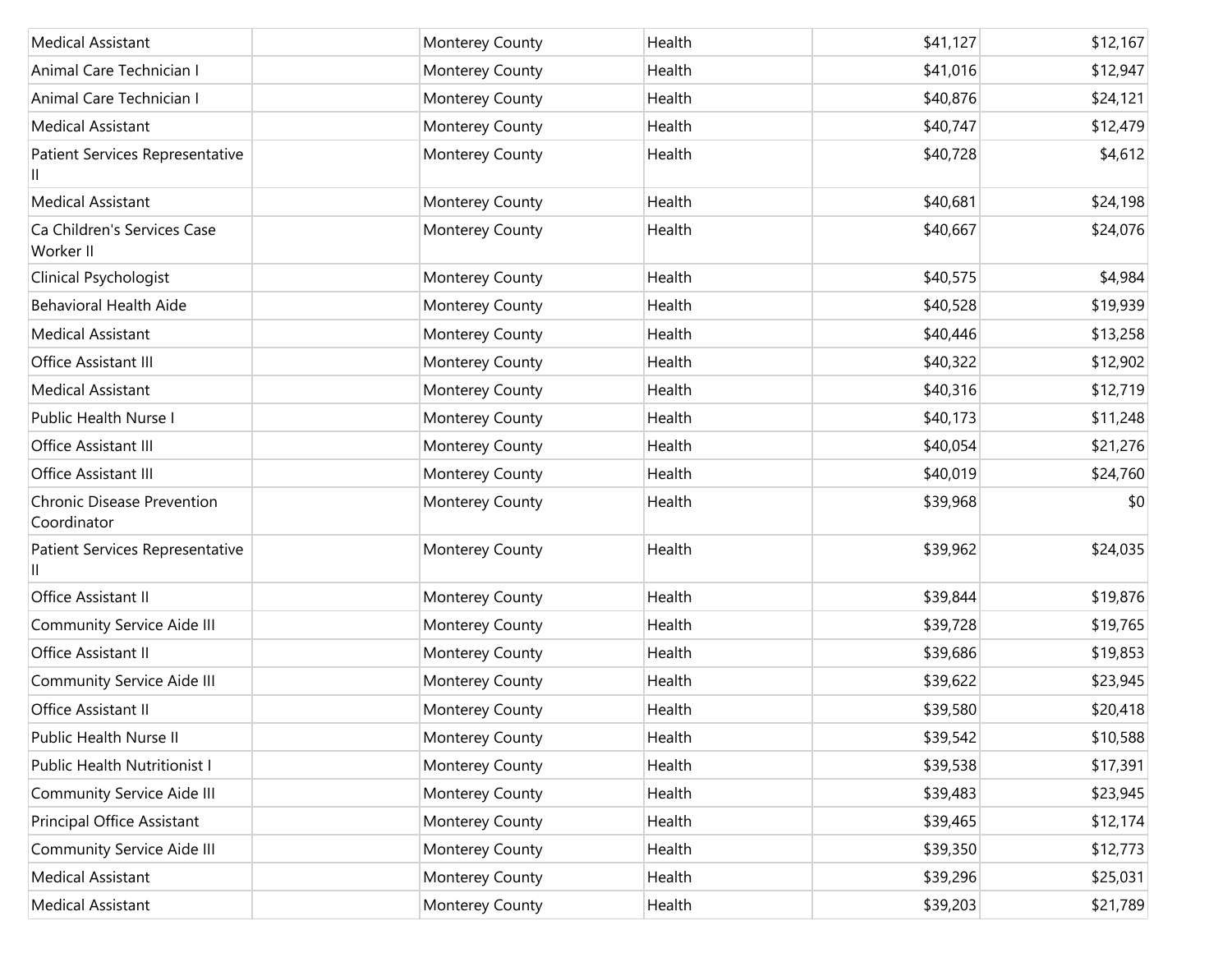| Behavioral Health Aide                            | Monterey County | Health | \$39,190 | \$19,776 |
|---------------------------------------------------|-----------------|--------|----------|----------|
| <b>Medical Assistant</b>                          | Monterey County | Health | \$39,177 | \$11,903 |
| Student Intern                                    | Monterey County | Health | \$39,160 | \$4,403  |
| <b>Medical Assistant</b>                          | Monterey County | Health | \$38,979 | \$19,350 |
| Office Assistant II                               | Monterey County | Health | \$38,923 | \$12,893 |
| Office Assistant II                               | Monterey County | Health | \$38,842 | \$12,861 |
| Office Assistant II                               | Monterey County | Health | \$38,505 | \$12,719 |
| Office Assistant II                               | Monterey County | Health | \$38,501 | \$19,705 |
| <b>Medical Assistant</b>                          | Monterey County | Health | \$38,375 | \$23,839 |
| Patient Services Representative<br>Ш              | Monterey County | Health | \$38,215 | \$4,230  |
| Public Health Licensed<br><b>Vocational Nurse</b> | Monterey County | Health | \$38,102 | \$11,873 |
| Patient Services Representative                   | Monterey County | Health | \$37,933 | \$18,418 |
| Laboratory Helper                                 | Monterey County | Health | \$37,882 | \$23,892 |
| <b>Medical Assistant</b>                          | Monterey County | Health | \$37,830 | \$12,472 |
| <b>Medical Assistant</b>                          | Monterey County | Health | \$37,784 | \$26,654 |
| <b>Medical Assistant</b>                          | Monterey County | Health | \$37,756 | \$19,540 |
| <b>Medical Assistant</b>                          | Monterey County | Health | \$37,754 | \$12,606 |
| <b>Medical Assistant</b>                          | Monterey County | Health | \$37,749 | \$12,440 |
| <b>Medical Assistant</b>                          | Monterey County | Health | \$37,740 | \$23,827 |
| Office Assistant II                               | Monterey County | Health | \$37,672 | \$23,786 |
| <b>Medical Assistant</b>                          | Monterey County | Health | \$37,534 | \$23,734 |
| Principal Office Assistant                        | Monterey County | Health | \$37,396 | \$23,733 |
| Patient Services Representative<br>$\mathsf{II}$  | Monterey County | Health | \$37,318 | \$11,131 |
| <b>Medical Assistant</b>                          | Monterey County | Health | \$37,248 | \$13,976 |
| <b>Medical Assistant</b>                          | Monterey County | Health | \$37,207 | \$13,279 |
| <b>Medical Assistant</b>                          | Monterey County | Health | \$37,104 | \$12,030 |
| Health Program Coordinator                        | Monterey County | Health | \$37,083 | \$13,636 |
| <b>Behavioral Health Aide</b>                     | Monterey County | Health | \$36,986 | \$12,505 |
| Psychiatric Social Worker II                      | Monterey County | Health | \$36,951 | \$9,188  |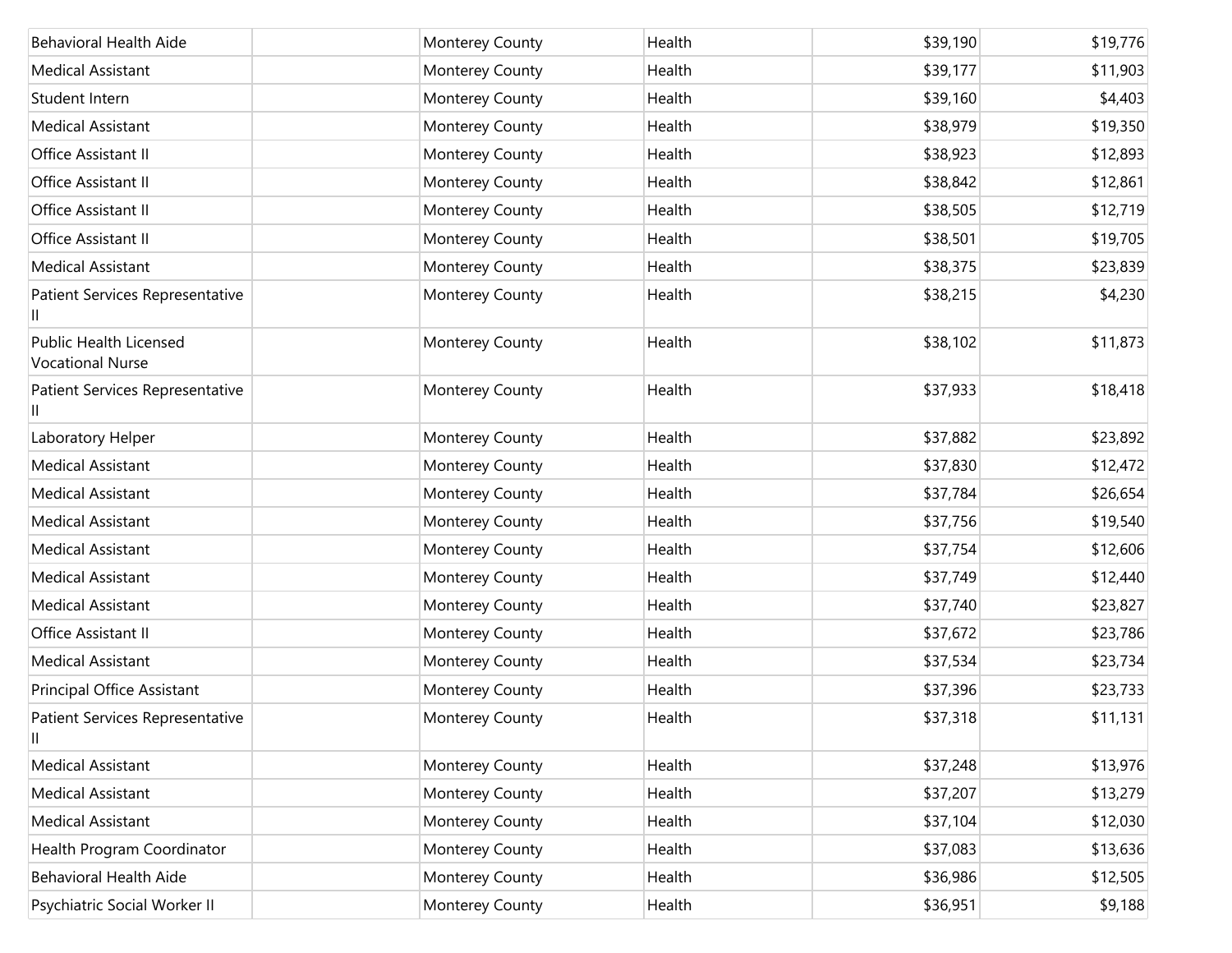| <b>Medical Assistant</b>                          | Monterey County | Health | \$36,725 | \$11,654 |
|---------------------------------------------------|-----------------|--------|----------|----------|
| <b>Medical Assistant</b>                          | Monterey County | Health | \$36,485 | \$1,185  |
| Office Assistant II                               | Monterey County | Health | \$36,392 | \$18,502 |
| Psychiatric Social Worker I                       | Monterey County | Health | \$36,337 | \$15,659 |
| Patient Account Representative                    | Monterey County | Health | \$36,165 | \$12,404 |
| Office Assistant II                               | Monterey County | Health | \$36,138 | \$12,475 |
| Community Service Aide III                        | Monterey County | Health | \$35,961 | \$23,649 |
| Office Assistant III                              | Monterey County | Health | \$35,943 | \$21,759 |
| Patient Services Representative                   | Monterey County | Health | \$35,905 | \$24,008 |
| <b>Chronic Disease Prevention</b><br>Specialist I | Monterey County | Health | \$35,828 | \$4,063  |
| <b>Public Health Nutritionist II</b>              | Monterey County | Health | \$35,788 | \$26,284 |
| <b>Medical Assistant</b>                          | Monterey County | Health | \$35,654 | \$13,620 |
| <b>Medical Assistant</b>                          | Monterey County | Health | \$35,515 | \$12,130 |
| <b>Behavioral Health Aide</b>                     | Monterey County | Health | \$35,321 | \$23,500 |
| Patient Services Representative                   | Monterey County | Health | \$35,165 | \$3,846  |
| <b>Medical Assistant</b>                          | Monterey County | Health | \$34,989 | \$20,542 |
| <b>Medical Assistant</b>                          | Monterey County | Health | \$34,806 | \$11,557 |
| Telephone Operator                                | Monterey County | Health | \$34,739 | \$8,753  |
| Patient Services Representative                   | Monterey County | Health | \$34,628 | \$23,620 |
| <b>Medical Assistant</b>                          | Monterey County | Health | \$34,611 | \$12,648 |
| <b>Behavioral Health Aide</b>                     | Monterey County | Health | \$34,464 | \$4,623  |
| Medical Assistant                                 | Monterey County | Health | \$34,412 | \$12,757 |
| <b>Medical Assistant</b>                          | Monterey County | Health | \$34,282 | \$12,667 |
| <b>Medical Assistant</b>                          | Monterey County | Health | \$34,041 | \$23,391 |
| <b>Medical Assistant</b>                          | Monterey County | Health | \$33,930 | \$12,135 |
| Psychiatric Social Worker I                       | Monterey County | Health | \$33,907 | \$17,865 |
| <b>Medical Assistant</b>                          | Monterey County | Health | \$33,903 | \$25,200 |
| <b>Medical Assistant</b>                          | Monterey County | Health | \$33,870 | \$5,847  |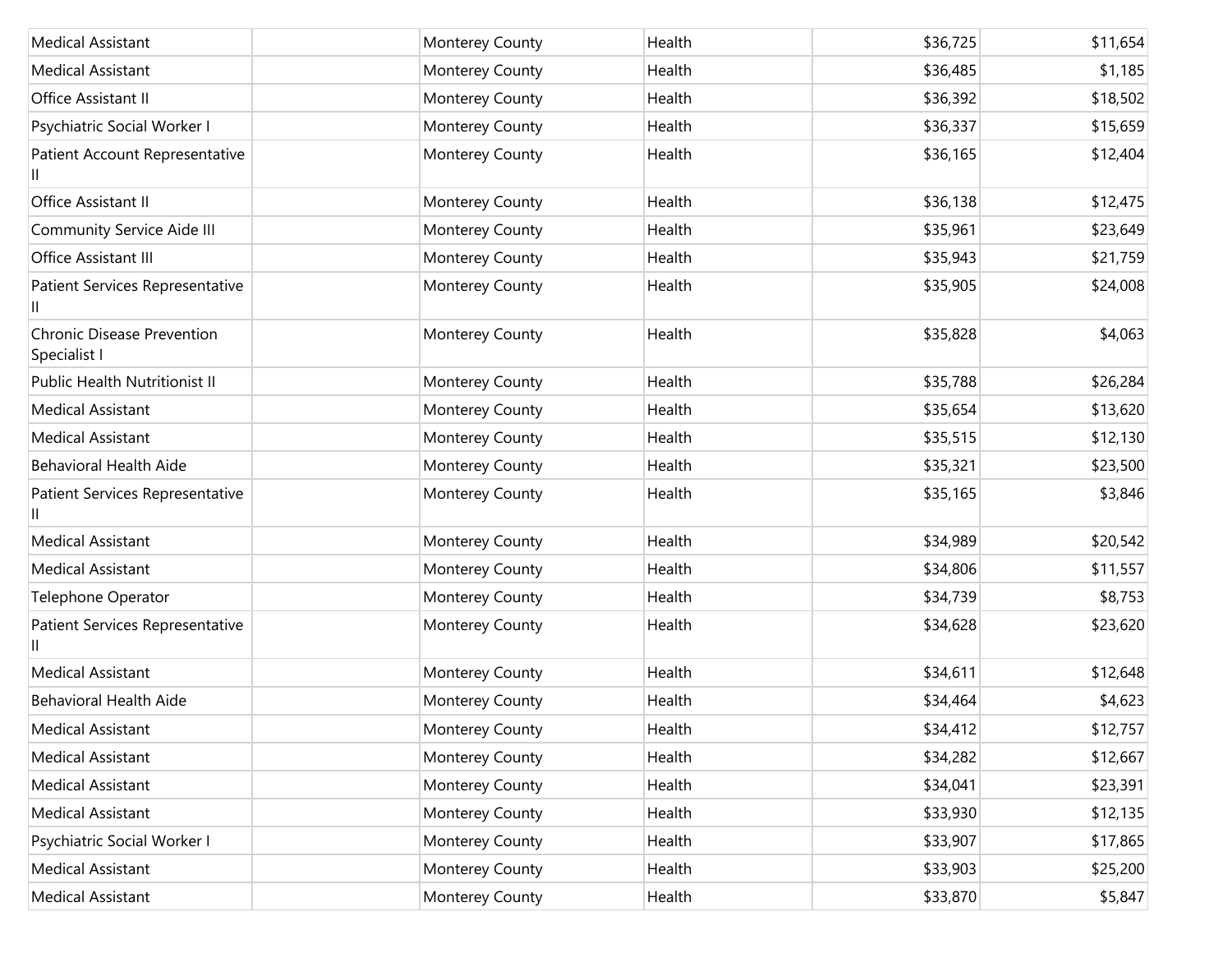| <b>Medical Assistant</b>             | Monterey County | Health | \$33,735 | \$12,108 |
|--------------------------------------|-----------------|--------|----------|----------|
| <b>Medical Assistant</b>             | Monterey County | Health | \$33,701 | \$23,082 |
| <b>Medical Assistant</b>             | Monterey County | Health | \$33,665 | \$16,506 |
| <b>Medical Assistant</b>             | Monterey County | Health | \$33,621 | \$12,243 |
| Patient Account Representative<br>Ш  | Monterey County | Health | \$33,589 | \$12,829 |
| Senior Account Clerk                 | Monterey County | Health | \$33,566 | \$20,207 |
| Psychiatric Social Worker I          | Monterey County | Health | \$33,558 | \$9,846  |
| <b>Medical Assistant</b>             | Monterey County | Health | \$33,398 | \$10,784 |
| Social Worker III                    | Monterey County | Health | \$33,398 | \$18,471 |
| Patient Account Representative       | Monterey County | Health | \$33,370 | \$25,230 |
| Patient Account Representative       | Monterey County | Health | \$33,358 | \$18,374 |
| <b>Medical Assistant</b>             | Monterey County | Health | \$33,279 | \$12,030 |
| <b>Medical Assistant</b>             | Monterey County | Health | \$33,246 | \$12,065 |
| <b>Medical Assistant</b>             | Monterey County | Health | \$33,152 | \$1,830  |
| Management Analyst III               | Monterey County | Health | \$32,963 | \$12,079 |
| <b>Medical Assistant</b>             | Monterey County | Health | \$32,942 | \$12,719 |
| <b>Medical Assistant</b>             | Monterey County | Health | \$32,932 | \$21,646 |
| <b>Medical Assistant</b>             | Monterey County | Health | \$32,756 | \$21,754 |
| <b>Medical Assistant</b>             | Monterey County | Health | \$32,713 | \$11,903 |
| Office Assistant III                 | Monterey County | Health | \$32,628 | \$19,908 |
| Management Specialist                | Monterey County | Health | \$32,601 | \$0      |
| Patient Services Representative<br>Ш | Monterey County | Health | \$32,557 | \$18,267 |
| Psychiatric Social Worker I          | Monterey County | Health | \$32,556 | \$9,340  |
| <b>Behavioral Health Aide</b>        | Monterey County | Health | \$32,530 | \$12,018 |
| <b>Medical Assistant</b>             | Monterey County | Health | \$32,505 | \$21,580 |
| <b>Medical Assistant</b>             | Monterey County | Health | \$32,396 | \$20,171 |
| Public Health Nurse II               | Monterey County | Health | \$32,287 | \$28,461 |
| Office Assistant III                 | Monterey County | Health | \$32,236 | \$21,607 |
| Student Intern                       | Monterey County | Health | \$31,835 | \$0      |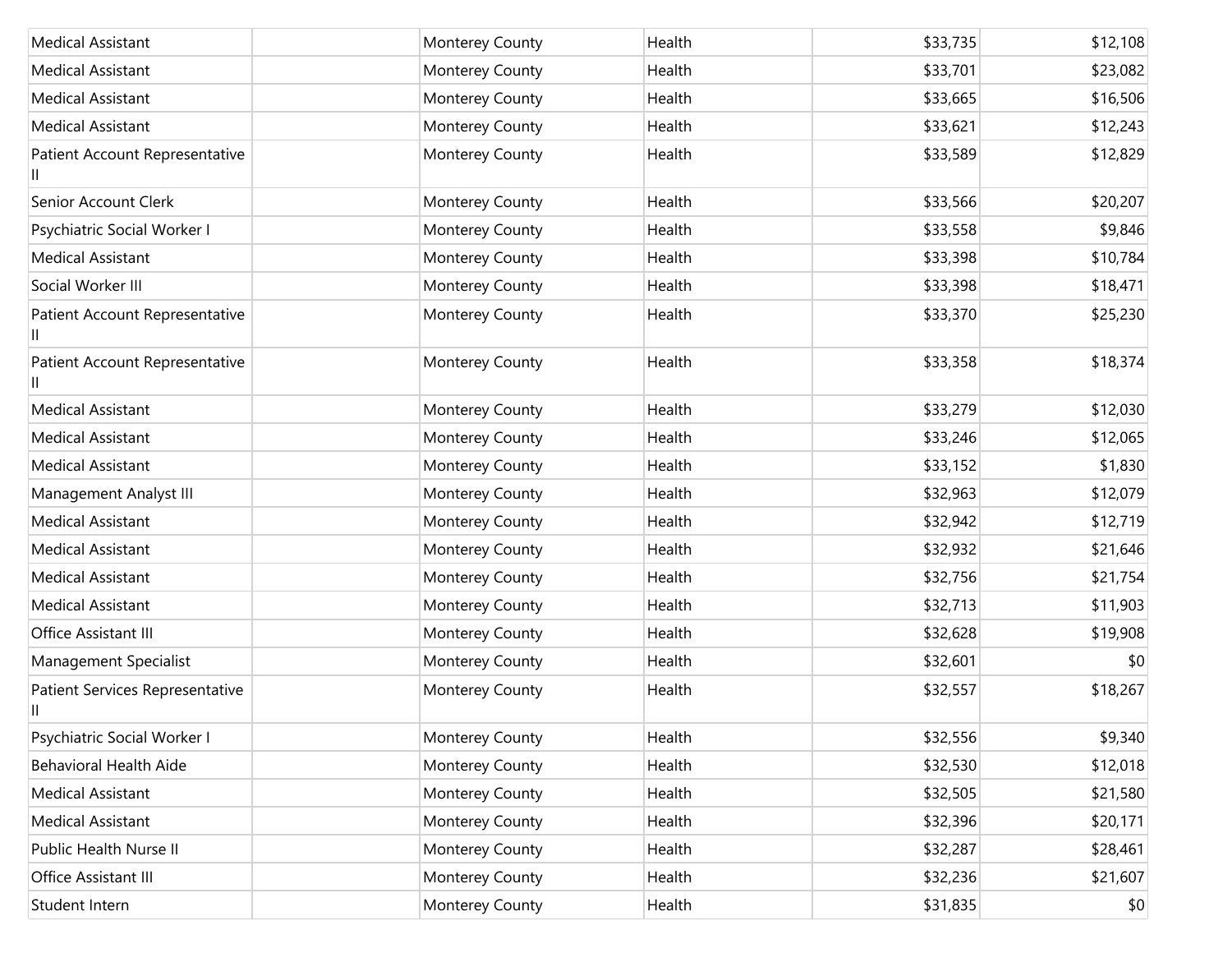| <b>Medical Assistant</b>                          | Monterey County | Health | \$31,765 | \$21,447 |
|---------------------------------------------------|-----------------|--------|----------|----------|
| <b>Medical Assistant</b>                          | Monterey County | Health | \$31,668 | \$22,321 |
| <b>Medical Assistant</b>                          | Monterey County | Health | \$31,259 | \$3,711  |
| <b>Behavioral Health Aide</b>                     | Monterey County | Health | \$31,129 | \$10,669 |
| Patient Services Representative                   | Monterey County | Health | \$30,905 | \$3,488  |
| Office Assistant I                                | Monterey County | Health | \$30,792 | \$22,991 |
| Student Intern                                    | Monterey County | Health | \$30,544 | \$0      |
| Public Health Licensed<br><b>Vocational Nurse</b> | Monterey County | Health | \$30,430 | \$23,043 |
| <b>Medical Assistant</b>                          | Monterey County | Health | \$30,256 | \$11,629 |
| <b>Behavioral Health Aide</b>                     | Monterey County | Health | \$30,195 | \$11,723 |
| <b>Medical Assistant</b>                          | Monterey County | Health | \$29,498 | \$428    |
| <b>Behavioral Health Aide</b>                     | Monterey County | Health | \$29,176 | \$11,555 |
| Accountant I                                      | Monterey County | Health | \$29,145 | \$16,378 |
| Psychiatric Social Worker I                       | Monterey County | Health | \$28,741 | \$8,334  |
| <b>Medical Assistant</b>                          | Monterey County | Health | \$27,961 | \$10,632 |
| Office Assistant I                                | Monterey County | Health | \$27,603 | \$22,566 |
| Patient Services Representative                   | Monterey County | Health | \$27,565 | \$2,576  |
| <b>Accounting Technician</b>                      | Monterey County | Health | \$27,405 | \$13,609 |
| Psychiatric Social Worker I                       | Monterey County | Health | \$26,628 | \$10,770 |
| <b>Medical Assistant</b>                          | Monterey County | Health | \$26,370 | \$9,795  |
| Social Worker III                                 | Monterey County | Health | \$26,359 | \$13,307 |
| Patient Services Representative<br>Ш              | Monterey County | Health | \$26,318 | \$9,874  |
| Psychiatric Social Worker I                       | Monterey County | Health | \$26,141 | \$7,978  |
| Office Assistant II                               | Monterey County | Health | \$26,110 | \$8,437  |
| Office Assistant III                              | Monterey County | Health | \$26,024 | \$4,828  |
| Psychiatric Social Worker I                       | Monterey County | Health | \$25,963 | \$7,481  |
| Student Intern                                    | Monterey County | Health | \$25,907 | \$0      |
| Office Assistant II                               | Monterey County | Health | \$25,706 | \$8,548  |
| Behavioral Health Aide                            | Monterey County | Health | \$25,115 | \$10,874 |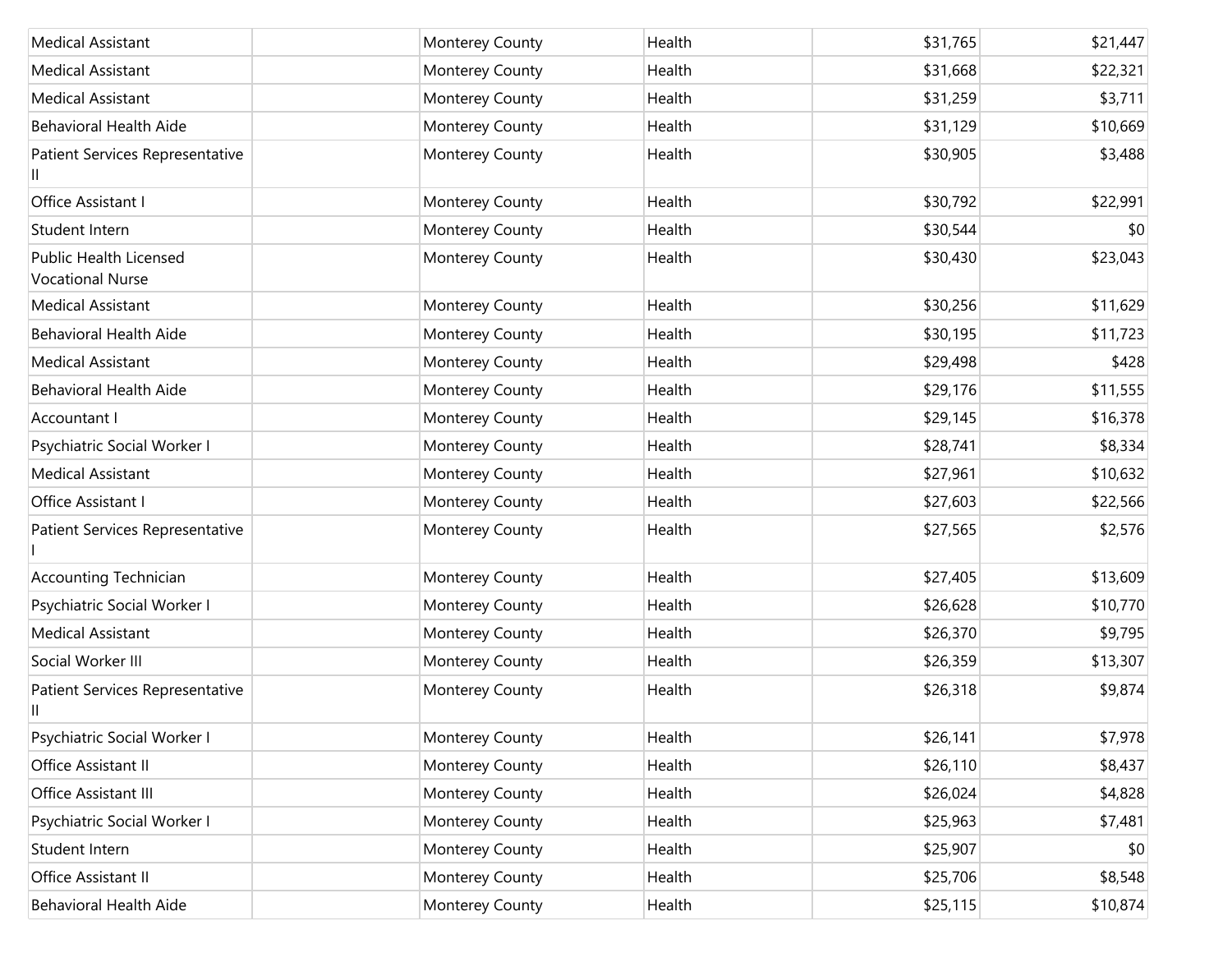| Management Analyst II                                         | Monterey County | Health | \$24,902 | \$11,025 |
|---------------------------------------------------------------|-----------------|--------|----------|----------|
| Office Assistant I                                            | Monterey County | Health | \$24,796 | \$20,215 |
| Psychiatric Social Worker II                                  | Monterey County | Health | \$24,792 | \$0      |
| <b>Medical Assistant</b>                                      | Monterey County | Health | \$24,576 | \$9,677  |
| Psychiatric Social Worker I                                   | Monterey County | Health | \$24,387 | \$12,125 |
| Occupational Therapist-<br>Physically Handicapped<br>Children | Monterey County | Health | \$24,360 | \$11,033 |
| <b>Medical Assistant</b>                                      | Monterey County | Health | \$23,862 | \$10,346 |
| Patient Services Representative                               | Monterey County | Health | \$23,467 | \$0      |
| Student Intern                                                | Monterey County | Health | \$22,984 | \$0      |
| <b>Chronic Disease Prevention</b><br>Coordinator              | Monterey County | Health | \$22,838 | \$9,056  |
| <b>Medical Assistant</b>                                      | Monterey County | Health | \$22,750 | \$4,617  |
| Psychiatric Social Worker II                                  | Monterey County | Health | \$21,988 | \$10,693 |
| Psychiatric Social Worker I                                   | Monterey County | Health | \$21,873 | \$0      |
| Physician Assistant II                                        | Monterey County | Health | \$21,583 | \$6,463  |
| <b>Public Health Licensed</b><br><b>Vocational Nurse</b>      | Monterey County | Health | \$21,461 | \$0      |
| Psychiatric Social Worker I                                   | Monterey County | Health | \$21,391 | \$6,711  |
| Veterinarian                                                  | Monterey County | Health | \$21,300 | \$0      |
| <b>Behavioral Health Aide</b>                                 | Monterey County | Health | \$20,954 | \$10,816 |
| Psychiatric Social Worker II                                  | Monterey County | Health | \$20,944 | \$12,044 |
| Management Specialist                                         | Monterey County | Health | \$20,697 | \$0      |
| Psychiatric Social Worker II                                  | Monterey County | Health | \$20,342 | \$2,308  |
| Chronic Disease Prevention<br>Coordinator                     | Monterey County | Health | \$20,300 | \$5,836  |
| Office Assistant II                                           | Monterey County | Health | \$20,292 | \$16,928 |
| Patient Account Representative<br>Ш                           | Monterey County | Health | \$20,253 | \$0      |
| <b>Chronic Disease Prevention</b><br>Specialist I             | Monterey County | Health | \$20,176 | \$0      |
| Animal Care Technician I                                      | Monterey County | Health | \$20,109 | \$7,444  |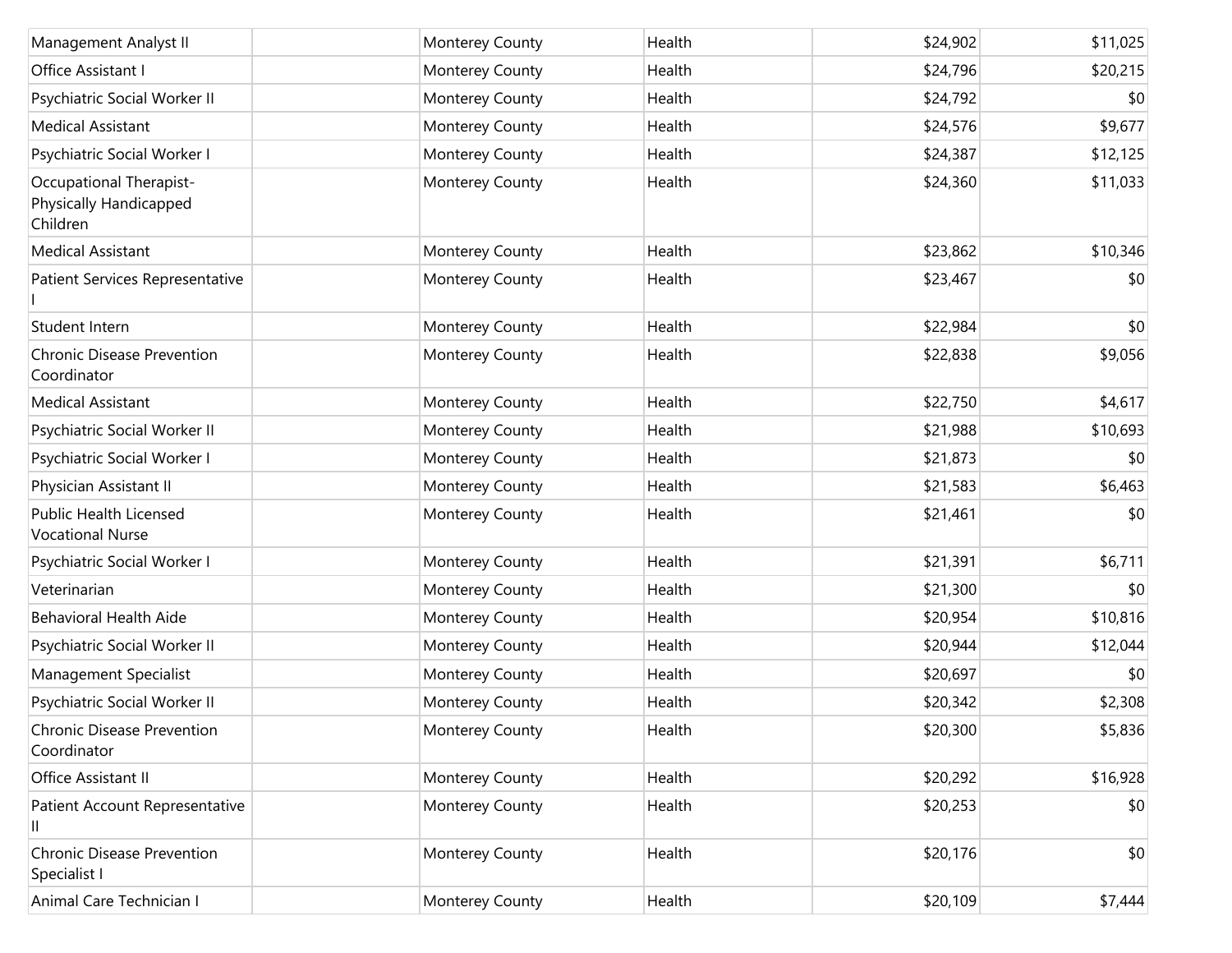| Psychiatric Social Worker I                       | Monterey County | Health | \$19,923 | \$5,079      |
|---------------------------------------------------|-----------------|--------|----------|--------------|
| Contract Physician                                | Monterey County | Health | \$19,338 | \$0          |
| Psychiatric Social Worker I                       | Monterey County | Health | \$19,229 | \$8,641      |
| <b>Behavioral Health Aide</b>                     | Monterey County | Health | \$18,564 | \$7,610      |
| Psychiatric Social Worker II                      | Monterey County | Health | \$18,001 | \$0          |
| Public Health Licensed<br><b>Vocational Nurse</b> | Monterey County | Health | \$17,877 | \$0          |
| Psychiatric Social Worker I                       | Monterey County | Health | \$17,626 | \$2,076      |
| Management Analyst II                             | Monterey County | Health | \$17,397 | \$4,618      |
| <b>Environmental Health</b><br>Technician         | Monterey County | Health | \$17,347 | \$6,674      |
| Psychiatric Social Worker II                      | Monterey County | Health | \$17,300 | \$2,661      |
| Psychiatric Social Worker I                       | Monterey County | Health | \$16,571 | \$1,951      |
| Public Health Nurse I                             | Monterey County | Health | \$16,515 | \$4,905      |
| Psychiatric Social Worker II                      | Monterey County | Health | \$16,336 | \$0          |
| Contract Physician                                | Monterey County | Health | \$16,200 | \$0          |
| Student Intern                                    | Monterey County | Health | \$15,898 | \$0          |
| Student Intern                                    | Monterey County | Health | \$15,842 | \$0          |
| Psychiatric Social Worker I                       | Monterey County | Health | \$15,591 | \$0          |
| Management Specialist                             | Monterey County | Health | \$15,400 | \$0          |
| Psychiatric Social Worker I                       | Monterey County | Health | \$15,297 | \$0          |
| Public Health Nurse II                            | Monterey County | Health | \$15,061 | \$1,660      |
| Senior Account Clerk                              | Monterey County | Health | \$14,639 | \$1,693      |
| Psychiatric Social Worker I                       | Monterey County | Health | \$13,902 | \$0          |
| Psychiatric Social Worker I                       | Monterey County | Health | \$13,310 | \$4,201      |
| Animal Control Officer                            | Monterey County | Health | \$13,122 | \$5,872      |
| Social Worker III                                 | Monterey County | Health | \$12,679 | \$4,252      |
| Psychiatric Social Worker I                       | Monterey County | Health | \$12,431 | \$0          |
| Psychiatric Social Worker I                       | Monterey County | Health | \$12,429 | \$1,516      |
| Student Intern                                    | Monterey County | Health | \$12,395 | \$0          |
| Psychiatric Social Worker I                       | Monterey County | Health | \$12,370 | $ 10\rangle$ |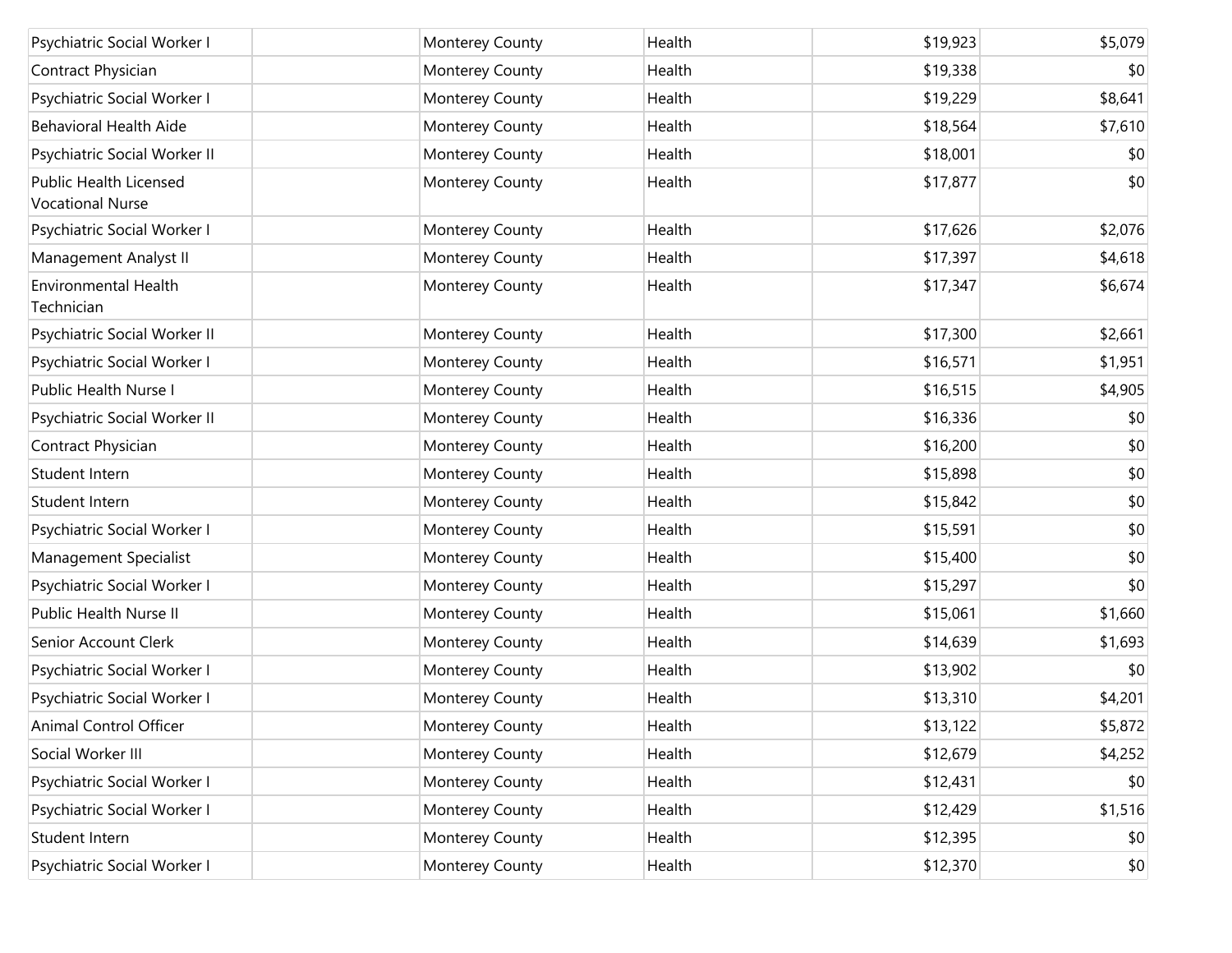| Patient Account Representative              | Monterey County | Health | \$12,072 | \$4,781 |
|---------------------------------------------|-----------------|--------|----------|---------|
| Psychiatric Social Worker I                 | Monterey County | Health | \$12,056 | \$0     |
| Public Health Nurse II                      | Monterey County | Health | \$11,892 | \$1,353 |
| <b>Behavioral Health Aide</b>               | Monterey County | Health | \$11,746 | \$5,514 |
| Contract Physician                          | Monterey County | Health | \$11,132 | \$0     |
| Student Intern                              | Monterey County | Health | \$11,010 | \$0     |
| <b>Behavioral Health Aide</b>               | Monterey County | Health | \$10,321 | \$1,147 |
| Student Intern                              | Monterey County | Health | \$10,188 | \$0     |
| Student Intern                              | Monterey County | Health | \$10,100 | \$0     |
| Student Intern                              | Monterey County | Health | \$9,895  | \$0     |
| Contract Physician                          | Monterey County | Health | \$9,600  | \$0     |
| Psychiatric Social Worker I                 | Monterey County | Health | \$9,419  | \$3,674 |
| <b>Medical Assistant</b>                    | Monterey County | Health | \$9,253  | \$6,082 |
| <b>Medical Assistant</b>                    | Monterey County | Health | \$9,137  | \$4,271 |
| Psychiatric Social Worker I                 | Monterey County | Health | \$9,075  | \$1,096 |
| Student Intern                              | Monterey County | Health | \$8,957  | \$0     |
| Contract Physician                          | Monterey County | Health | \$8,457  | \$996   |
| <b>Behavioral Health Unit</b><br>Supervisor | Monterey County | Health | \$8,440  | \$2,671 |
| Student Intern                              | Monterey County | Health | \$8,136  | \$0     |
| <b>Medical Assistant</b>                    | Monterey County | Health | \$8,053  | \$3,711 |
| Management Specialist                       | Monterey County | Health | \$8,039  | \$0     |
| Student Intern                              | Monterey County | Health | \$7,642  | \$0     |
| Student Intern                              | Monterey County | Health | \$7,513  | \$0     |
| Behavioral Health Aide                      | Monterey County | Health | \$7,401  | \$809   |
| Student Intern                              | Monterey County | Health | \$7,254  | \$0     |
| Office Assistant III                        | Monterey County | Health | \$7,106  | \$2,941 |
| Management Specialist                       | Monterey County | Health | \$7,056  | \$819   |
| Psychiatric Social Worker I                 | Monterey County | Health | \$6,896  | \$812   |
| Senior Psychiatric Social<br>Worker         | Monterey County | Health | \$6,782  | \$2,492 |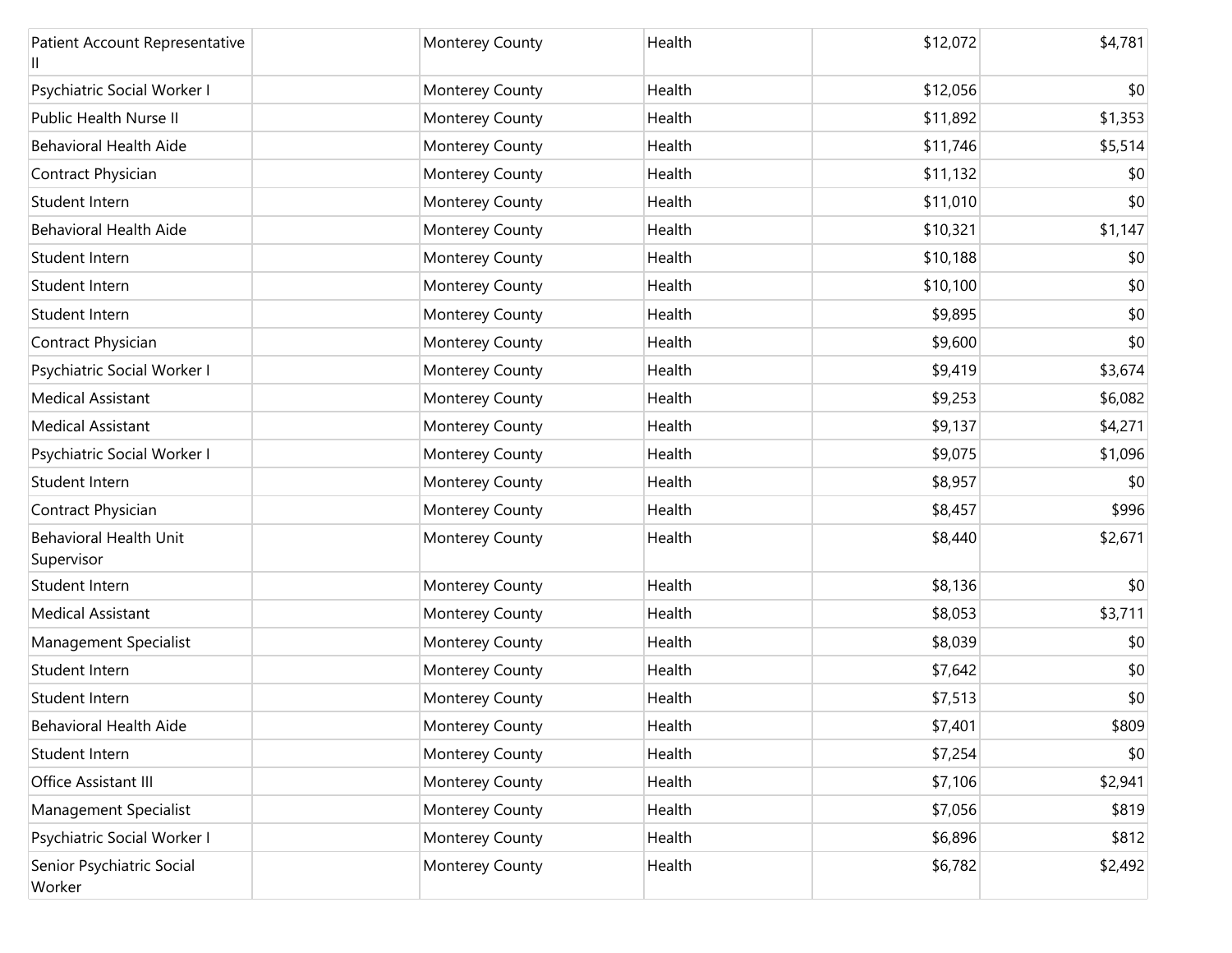| <b>Medical Assistant</b>      | Monterey County | Health | \$6,281 | \$740   |
|-------------------------------|-----------------|--------|---------|---------|
| Student Intern                | Monterey County | Health | \$6,258 | \$0     |
| Social Worker III             | Monterey County | Health | \$6,047 | \$712   |
| <b>Behavioral Health Aide</b> | Monterey County | Health | \$5,970 | \$675   |
| <b>Behavioral Health Aide</b> | Monterey County | Health | \$5,909 | \$684   |
| Psychiatric Social Worker I   | Monterey County | Health | \$5,796 | \$0     |
| <b>Medical Assistant</b>      | Monterey County | Health | \$5,600 | \$1,360 |
| Psychiatric Social Worker I   | Monterey County | Health | \$5,474 | \$2,149 |
| Psychiatric Social Worker I   | Monterey County | Health | \$5,463 | \$0     |
| <b>Medical Assistant</b>      | Monterey County | Health | \$5,461 | \$1,341 |
| Student Intern                | Monterey County | Health | \$5,290 | \$0     |
| Student Intern                | Monterey County | Health | \$5,275 | \$0     |
| Community Service Aide III    | Monterey County | Health | \$5,235 | \$0     |
| Psychiatric Social Worker I   | Monterey County | Health | \$5,200 | \$612   |
| Student Intern                | Monterey County | Health | \$4,907 | \$0     |
| Contract Physician            | Monterey County | Health | \$4,800 | \$0     |
| Psychiatric Social Worker I   | Monterey County | Health | \$4,172 | \$0     |
| <b>Medical Assistant</b>      | Monterey County | Health | \$3,971 | \$2,937 |
| Behavioral Health Aide        | Monterey County | Health | \$3,700 | \$410   |
| <b>Medical Assistant</b>      | Monterey County | Health | \$3,682 | \$2,073 |
| Psychiatric Social Worker I   | Monterey County | Health | \$3,682 | \$0     |
| Psychiatric Social Worker I   | Monterey County | Health | \$3,521 | \$0     |
| Psychiatric Social Worker I   | Monterey County | Health | \$2,634 | \$0     |
| Clinic Nurse                  | Monterey County | Health | \$2,586 | \$302   |
| <b>Medical Assistant</b>      | Monterey County | Health | \$2,449 | \$997   |
| Student Intern                | Monterey County | Health | \$2,312 | \$0     |
| Psychiatric Social Worker I   | Monterey County | Health | \$2,227 | \$0     |
| Student Intern                | Monterey County | Health | \$1,373 | \$0     |
| Psychiatric Social Worker I   | Monterey County | Health | \$1,147 | \$0     |
| Psychiatric Social Worker I   | Monterey County | Health | \$1,088 | \$0     |
| Behavioral Health Aide        | Monterey County | Health | \$809   | \$90    |
| Student Intern                | Monterey County | Health | \$235   | \$0     |